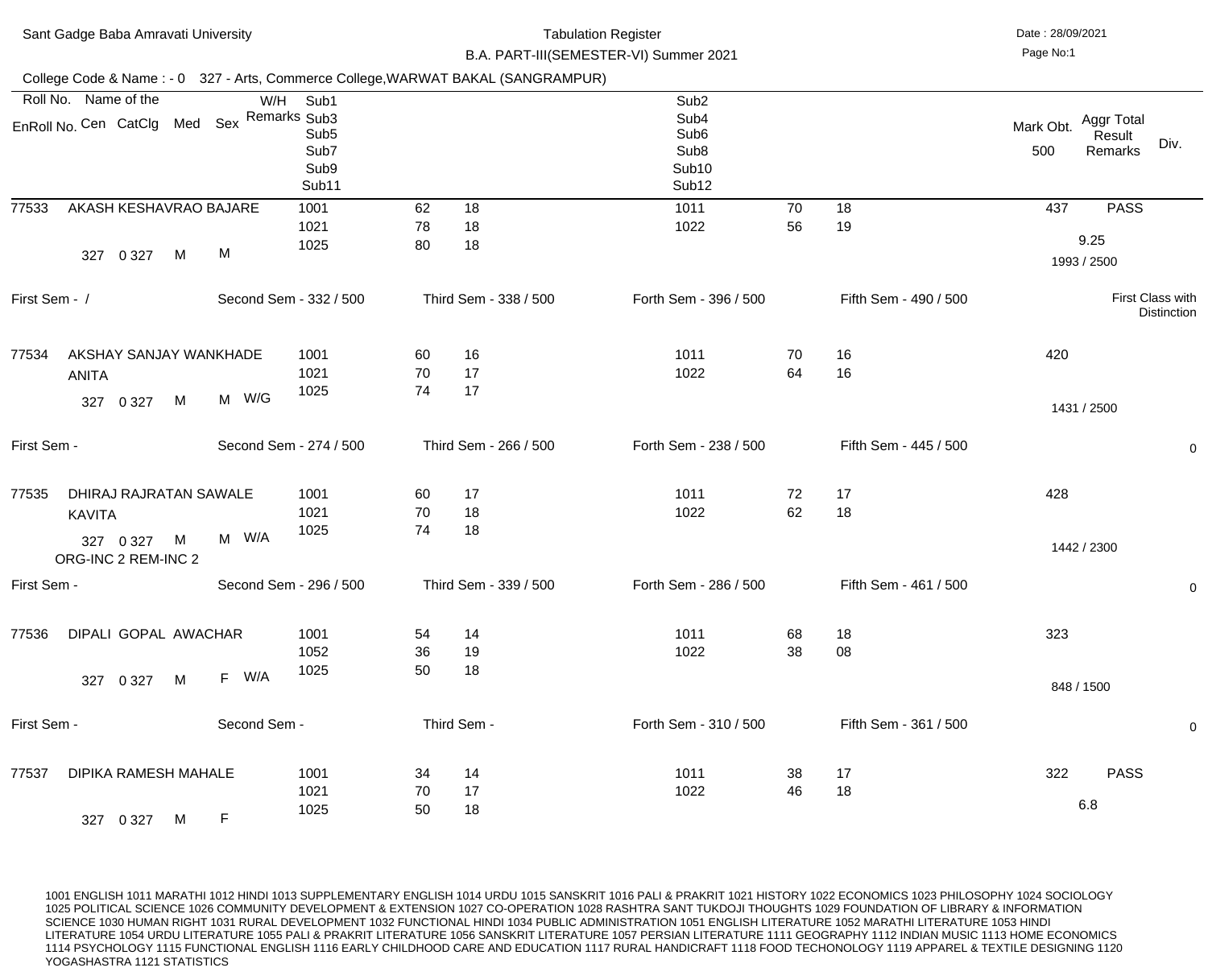| Sant Gadge Baba Amravati University<br>College Code & Name: - 0 327 - Arts, Commerce College, WARWAT BAKAL (SANGRAMPUR) |                                                    |              |                                                       |                | <b>Tabulation Register</b><br>B.A. PART-III(SEMESTER-VI) Summer 2021 |                                                                                                                        | Date: 28/09/2021<br>Page No:2 |                       |                                 |                                                |
|-------------------------------------------------------------------------------------------------------------------------|----------------------------------------------------|--------------|-------------------------------------------------------|----------------|----------------------------------------------------------------------|------------------------------------------------------------------------------------------------------------------------|-------------------------------|-----------------------|---------------------------------|------------------------------------------------|
|                                                                                                                         |                                                    |              |                                                       |                |                                                                      |                                                                                                                        |                               |                       |                                 |                                                |
| Roll No. Name of the<br>EnRoll No. Cen CatClg Med Sex Remarks Sub3                                                      |                                                    |              | W/H Sub1<br>Sub <sub>5</sub><br>Sub7<br>Sub9<br>Sub11 |                |                                                                      | Sub <sub>2</sub><br>Sub <sub>4</sub><br>Sub <sub>6</sub><br>Sub <sub>8</sub><br>Sub <sub>10</sub><br>Sub <sub>12</sub> |                               |                       | Mark Obt.<br>500<br>1967 / 3000 | <b>Aggr Total</b><br>Result<br>Div.<br>Remarks |
| First Sem - 279 / 500                                                                                                   |                                                    |              | Second Sem - 307 / 500                                |                | Third Sem - 301 / 500                                                | Forth Sem - 369 / 500                                                                                                  |                               | Fifth Sem - 389 / 500 |                                 | <b>First Class</b>                             |
| 77538<br>327                                                                                                            | <b>GAURAV SUDARSHAN NAYSE</b><br>0 3 2 7<br>M      | M            | 1001<br>1021<br>1025                                  | 56<br>64<br>74 | 16<br>16<br>17                                                       | 1011<br>1022                                                                                                           | 56<br>72                      | 18<br>17              | 406<br>0/0                      | <b>PASS</b><br>9.05                            |
| First Sem - 148 / 500                                                                                                   |                                                    |              | Second Sem - 253 / 500                                |                | Third Sem - 419 / 500                                                | Forth Sem - 296 / 500                                                                                                  |                               | Fifth Sem - 458 / 500 |                                 | <b>First Class</b>                             |
| 77539<br>327                                                                                                            | <b>GOPAL DADARAO CHOPADE</b><br>M<br>0 3 2 7       | M            | 1001<br>1052<br>1022                                  | 48<br>78<br>56 | 14<br>19<br>09                                                       | 1011<br>1021                                                                                                           | 56<br>62                      | 17<br>16              | 375<br>0/0                      | <b>PASS</b><br>8.15                            |
| First Sem - 304 / 500                                                                                                   |                                                    |              | Second Sem - 285 / 500                                |                | Third Sem - 277 / 500                                                | Forth Sem - 314 / 500                                                                                                  |                               | Fifth Sem - 460 / 500 |                                 | <b>First Class</b>                             |
| 77540<br><b>SANGITA</b><br>327 0 327                                                                                    | GOPAL JAYDEO BOMBATAKAR<br>M                       | M W/G        | 1001<br>1021<br>1025                                  | 50<br>70<br>80 | 15<br>17<br>15                                                       | 1011<br>1022                                                                                                           | 72<br>68                      | 17<br>08              | 412<br>465 / 500                |                                                |
| First Sem -                                                                                                             |                                                    | Second Sem - |                                                       |                | Third Sem -                                                          | Forth Sem -                                                                                                            |                               | Fifth Sem - 465 / 500 |                                 | $\mathbf 0$                                    |
| 77541<br>327 0 327                                                                                                      | GOVARDHANDADA RUDRARAO<br>M<br>ORG-INC 5 REM-INC 5 | M            | 1001<br>1021<br>1025                                  | 54<br>80<br>74 | 14<br>17<br>15                                                       | 1011<br>1022                                                                                                           | 60<br>50                      | 16<br>08              | 393<br>2019 / 3000              | <b>PASS</b><br>8.2                             |
| First Sem - 273 / 500                                                                                                   |                                                    |              | Second Sem - 303 / 500                                |                | Third Sem - 272 / 500                                                | Forth Sem - 323 / 500                                                                                                  |                               | Fifth Sem - 455 / 500 |                                 | <b>First Class</b>                             |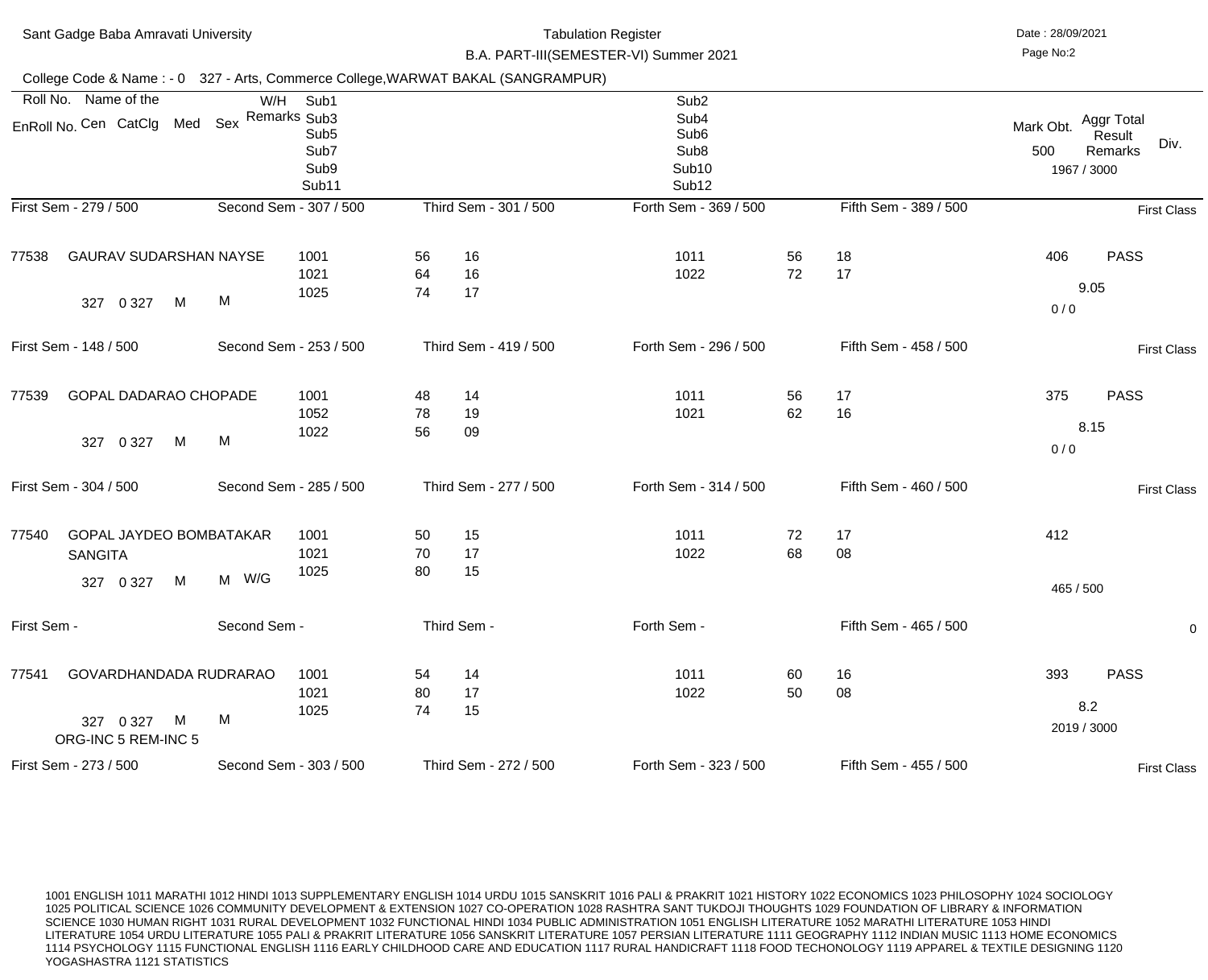| Sant Gadge Baba Amravati University<br>College Code & Name: - 0 327 - Arts, Commerce College, WARWAT BAKAL (SANGRAMPUR) |                        |                                                   |                      | <b>Tabulation Register</b><br>B.A. PART-III(SEMESTER-VI) Summer 2021 |                       |  |                                                                                                                        |              |          |                       | Date: 28/09/2021<br>Page No:3 |                                         |
|-------------------------------------------------------------------------------------------------------------------------|------------------------|---------------------------------------------------|----------------------|----------------------------------------------------------------------|-----------------------|--|------------------------------------------------------------------------------------------------------------------------|--------------|----------|-----------------------|-------------------------------|-----------------------------------------|
|                                                                                                                         |                        |                                                   |                      |                                                                      |                       |  |                                                                                                                        |              |          |                       |                               |                                         |
| Roll No. Name of the<br>EnRoll No. Cen CatClg Med Sex Remarks Sub3                                                      | W/H                    | Sub1<br>Sub <sub>5</sub><br>Sub7<br>Sub9<br>Sub11 |                      |                                                                      |                       |  | Sub <sub>2</sub><br>Sub <sub>4</sub><br>Sub <sub>6</sub><br>Sub <sub>8</sub><br>Sub <sub>10</sub><br>Sub <sub>12</sub> |              |          |                       | Mark Obt.<br>500              | Aggr Total<br>Result<br>Div.<br>Remarks |
| KISANA LAXMAN PALKAR<br>77542<br><b>JIJABAI</b><br>0 3 2 7<br>M<br>327                                                  | M                      | 1001<br>1021<br>1025                              |                      | 52<br>70<br>64                                                       | 14<br>18<br>18        |  | 1011<br>1022                                                                                                           |              | 60<br>38 | 18<br>16              | 368                           | <b>PASS</b><br>7.9<br>1971 / 3000       |
| First Sem - 301 / 500                                                                                                   | Second Sem - 326 / 500 |                                                   |                      |                                                                      | Third Sem - 269 / 500 |  | Forth Sem - 326 / 500                                                                                                  |              |          | Fifth Sem - 381 / 500 |                               | <b>First Class</b>                      |
| KU ANKITA NANDKISHOR<br>77543<br>18327171<br>M<br>327 0 327                                                             | $\mathsf F$            | 1001<br>1021<br>1025                              |                      | 64<br>68<br>80                                                       | 18<br>18<br>19        |  | 1011<br>1022                                                                                                           |              | 68<br>32 | 16<br>19              | 402<br>0/0                    | <b>PASS</b><br>8.6                      |
| First Sem - /                                                                                                           | Second Sem - 377 / 500 |                                                   |                      |                                                                      | Third Sem - 371 / 500 |  | Forth Sem - 421 / 500                                                                                                  |              |          | Fifth Sem - 478 / 500 |                               | First Class with<br><b>Distinction</b>  |
| KU AARTI RAVINDRA BAKAL<br>77544<br>17327139 PUSHPA<br>327 0 327<br>M                                                   | F                      | 1001<br>1021<br>1025                              |                      | 64<br>74<br>52                                                       | 16<br>16<br>19        |  | 1011<br>1022                                                                                                           |              | 70<br>74 | 18<br>17              | 420<br>0/0                    | <b>PASS</b><br>9.1                      |
| First Sem - 282 / 500                                                                                                   | Second Sem - 242 / 500 |                                                   |                      |                                                                      | Third Sem - 293 / 500 |  | Forth Sem - 273 / 500                                                                                                  |              |          | Fifth Sem - 471 / 500 |                               | <b>First Class</b>                      |
| KU ALKA EKNATH AMBHORE<br>77545<br><b>PANCHFULA</b><br>327 0 327<br>M                                                   | $\mathsf F$            | 1001<br>1021<br>1025                              | XM.F<br>XM.F<br>XM.F | 34<br>38<br>64                                                       | 16<br>17<br>18        |  | 1011<br>1022                                                                                                           | XM.I<br>XM.F | AA<br>42 | 17<br>16              | 262                           | 1476 / 2500                             |
| First Sem - 258 / 500                                                                                                   | Second Sem - 272 / 500 |                                                   |                      |                                                                      | Third Sem - 278 / 500 |  | Forth Sem -                                                                                                            |              |          | Fifth Sem - 482 / 500 |                               | $\overline{0}$                          |
| KU ANJALI KIRTIKAR JADHAV<br>77546<br>327 0 327<br>M                                                                    | F                      | 1001<br>1021<br>1025                              |                      | 62<br>62<br>72                                                       | 17<br>18<br>18        |  | 1011<br>1022                                                                                                           |              | 58<br>54 | 17<br>18              | 396                           | <b>PASS</b><br>8.55                     |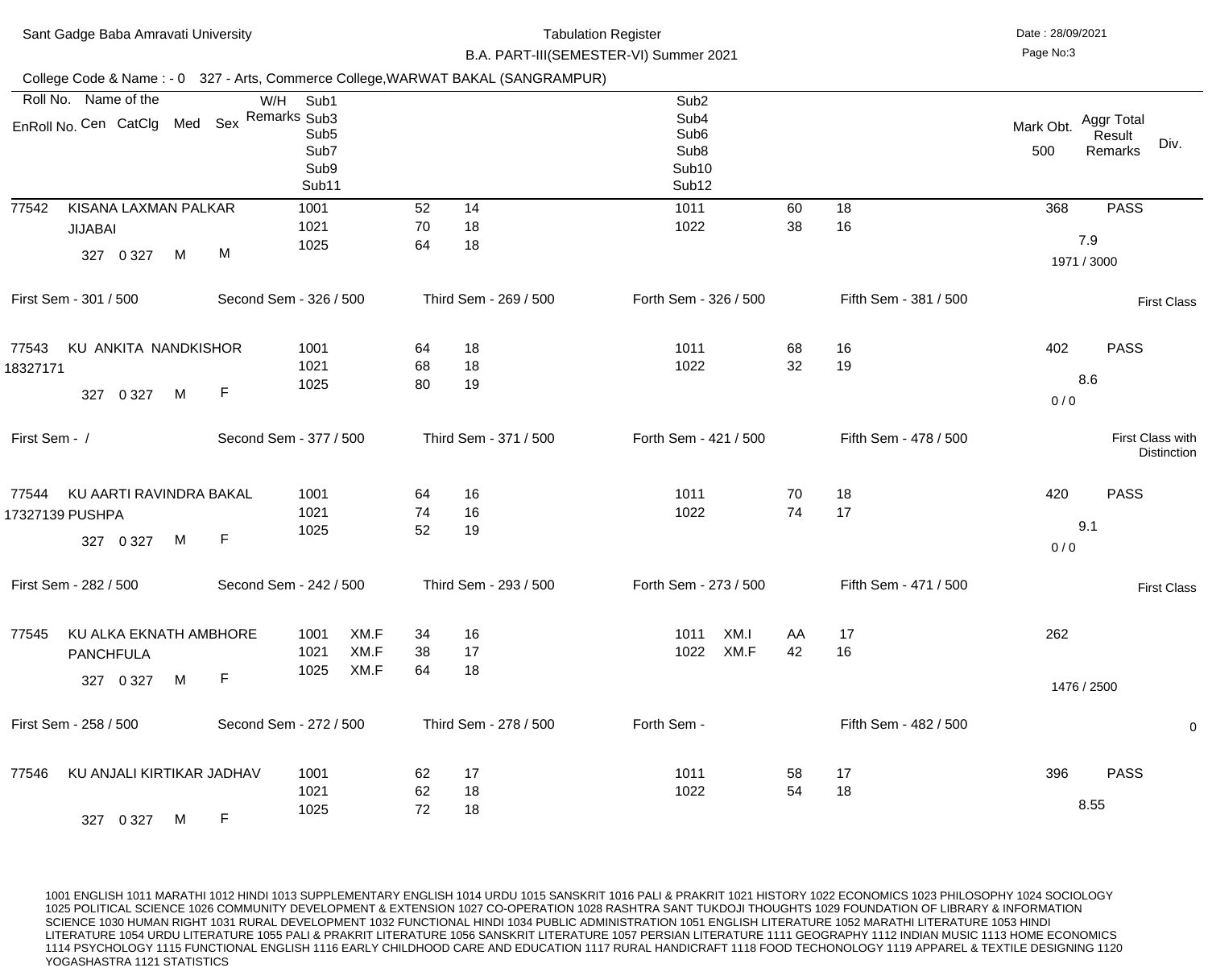| Sant Gadge Baba Amravati University                                              |   | <b>Tabulation Register</b><br>B.A. PART-III(SEMESTER-VI) Summer 2021 |                                                                   |                |                       |  |                                                                                                                        | Date: 28/09/2021<br>Page No:4 |                       |                         |                                               |
|----------------------------------------------------------------------------------|---|----------------------------------------------------------------------|-------------------------------------------------------------------|----------------|-----------------------|--|------------------------------------------------------------------------------------------------------------------------|-------------------------------|-----------------------|-------------------------|-----------------------------------------------|
| College Code & Name: - 0 327 - Arts, Commerce College, WARWAT BAKAL (SANGRAMPUR) |   |                                                                      |                                                                   |                |                       |  |                                                                                                                        |                               |                       |                         |                                               |
| Roll No. Name of the<br>EnRoll No. Cen CatClg Med Sex                            |   | W/H                                                                  | Sub1<br>Remarks Sub3<br>Sub <sub>5</sub><br>Sub7<br>Sub9<br>Sub11 |                |                       |  | Sub <sub>2</sub><br>Sub <sub>4</sub><br>Sub <sub>6</sub><br>Sub <sub>8</sub><br>Sub <sub>10</sub><br>Sub <sub>12</sub> |                               |                       | Mark Obt.<br>500<br>0/0 | Aggr Total<br>Result<br>Div.<br>Remarks       |
| First Sem - 372 / 500                                                            |   |                                                                      | Second Sem - 365 / 500                                            |                | Third Sem - 344 / 500 |  | Forth Sem - 397 / 500                                                                                                  |                               | Fifth Sem - 474 / 500 |                         | <b>First Class with</b><br><b>Distinction</b> |
| <b>KU ANJALI RAJENDRA</b><br>77547<br>0 3 2 7<br>327                             | M | F                                                                    | 1001<br>1021<br>1025                                              | 56<br>56<br>66 | 17<br>18<br>19        |  | 1011<br>1022                                                                                                           | 70<br>48                      | 18<br>18              | 386<br>0/0              | <b>PASS</b><br>8.6                            |
| First Sem - 281 / 500                                                            |   |                                                                      | Second Sem - 318 / 500                                            |                | Third Sem - 278 / 500 |  | Forth Sem - 369 / 500                                                                                                  |                               | Fifth Sem - 470 / 500 |                         | <b>First Class</b>                            |
| KU ANKITA DINKAR PAKHARE<br>77548<br>0 3 2 7<br>327                              | M | $\mathsf F$                                                          | 1001<br>1021<br>1025                                              | 44<br>76<br>80 | 16<br>16<br>19        |  | 1011<br>1022                                                                                                           | 64<br>32                      | 18<br>17              | 382<br>0/0              | <b>PASS</b><br>8.2                            |
| First Sem - 265 / 500                                                            |   |                                                                      | Second Sem - 260 / 500                                            |                | Third Sem - 244 / 500 |  | Forth Sem - 324 / 500                                                                                                  |                               | Fifth Sem - 371 / 500 |                         | <b>First Class</b>                            |
| KU ARTI RAVINDRA INGLE<br>77549<br><b>SAVITA</b><br>0 3 2 7<br>327               | M | F W/G                                                                | 1001<br>1021<br>1025                                              | 30<br>38<br>60 | $*2\;15$<br>16<br>19  |  | 1011<br>1022                                                                                                           | 32<br>46                      | 17<br>16              | 291                     | 1169 / 2000                                   |
| First Sem -                                                                      |   | Second Sem -                                                         |                                                                   |                | Third Sem -           |  | Forth Sem - 265 / 500                                                                                                  |                               | Fifth Sem - 355 / 500 |                         | $\overline{0}$                                |
| KU BHAGWATI JANARDAN HAGE<br>77550<br>327 0 327<br>ORG-INC 5 REM-INC 5           | M | W/A<br>F                                                             | 1001<br>1021<br>1025                                              | 46<br>60<br>76 | 17<br>17<br>18        |  | 1011<br>1022                                                                                                           | 68<br>54                      | 16<br>20              | 397                     | 1506 / 2500                                   |
| First Sem - 255 / 500                                                            |   |                                                                      | Second Sem - 273 / 500                                            |                | Third Sem -           |  | Forth Sem - 294 / 500                                                                                                  |                               | Fifth Sem - 476 / 500 |                         | $\overline{0}$                                |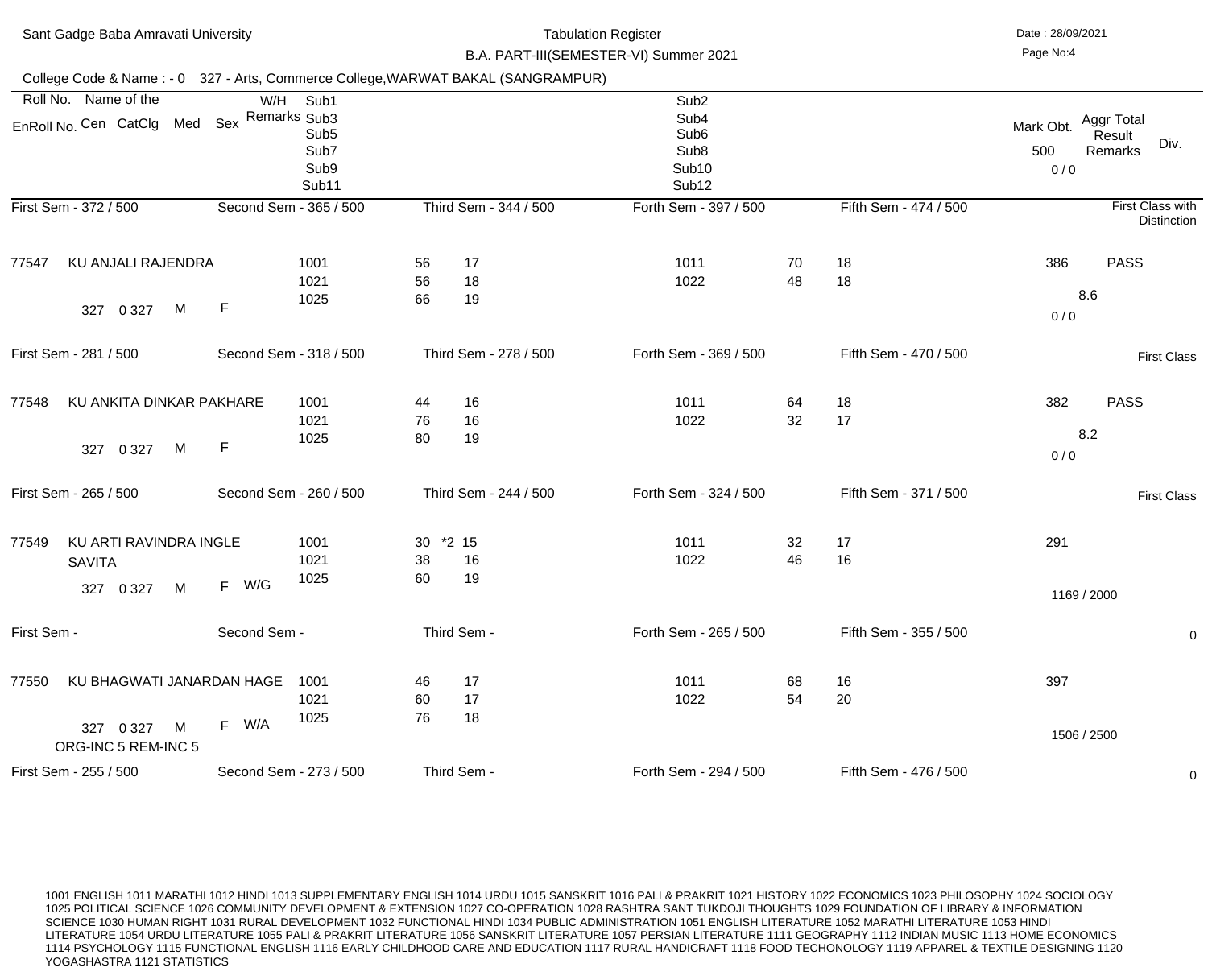| Sant Gadge Baba Amravati University                                              |   |                        |                                                   |                      |                |                |                       | <b>Tabulation Register</b><br>B.A. PART-III(SEMESTER-VI) Summer 2021                                       |              |          |                       | Date: 28/09/2021<br>Page No:5 |                                 |                    |
|----------------------------------------------------------------------------------|---|------------------------|---------------------------------------------------|----------------------|----------------|----------------|-----------------------|------------------------------------------------------------------------------------------------------------|--------------|----------|-----------------------|-------------------------------|---------------------------------|--------------------|
| College Code & Name: - 0 327 - Arts, Commerce College, WARWAT BAKAL (SANGRAMPUR) |   |                        |                                                   |                      |                |                |                       |                                                                                                            |              |          |                       |                               |                                 |                    |
| Roll No. Name of the<br>EnRoll No. Cen CatClg Med Sex Remarks Sub3               |   | W/H                    | Sub1<br>Sub <sub>5</sub><br>Sub7<br>Sub9<br>Sub11 |                      |                |                |                       | Sub <sub>2</sub><br>Sub4<br>Sub <sub>6</sub><br>Sub <sub>8</sub><br>Sub <sub>10</sub><br>Sub <sub>12</sub> |              |          |                       | Mark Obt.<br>500              | Aggr Total<br>Result<br>Remarks | Div.               |
| 77551<br>KU BHAGYASHRI JAGANNATH<br>327 0 327                                    | M | $\mathsf{F}$           | 1001<br>1021<br>1025                              |                      | 32<br>60<br>35 | 15<br>18<br>17 |                       | 1011<br>1022                                                                                               |              | 46<br>64 | 17<br>16              | 320<br>246 / 500              | <b>PASS</b><br>6.9              |                    |
| First Sem - 246 / 500                                                            |   | Second Sem - 265 / 500 |                                                   |                      |                |                | Third Sem - 377 / 500 | Forth Sem - 318 / 500                                                                                      |              |          | Fifth Sem - 386 / 500 |                               |                                 | <b>First Class</b> |
| KU DIVYA MOTIRAM MASURKAR<br>77552<br>327 0 327                                  | M | $\mathsf F$            | 1001<br>1021<br>1025                              | XM.F<br>XM.F<br>XM.I | 36<br>70<br>AA | 15<br>16<br>17 |                       | 1011<br>1022                                                                                               | XM.I<br>XM.F | AA<br>36 | 18<br>17              | 230                           | <b>FAIL</b><br>1565 / 2500      |                    |
| ORG-INC 5 REM-INC 5                                                              |   |                        |                                                   |                      |                |                |                       |                                                                                                            |              |          |                       |                               |                                 |                    |
| First Sem -                                                                      |   | Second Sem -           |                                                   |                      |                | Third Sem -    |                       | Forth Sem - 291 / 500                                                                                      |              |          | Fifth Sem - 341 / 500 |                               |                                 | 0                  |
| KU JAYASHRI PRAKASH<br>77553<br>327 0 327 M F                                    |   |                        | 1001<br>1021<br>1025                              |                      | 50<br>72<br>80 | 18<br>18<br>19 |                       | 1011<br>1022                                                                                               |              | 76<br>52 | 18<br>20              | 423<br>0/0                    | <b>PASS</b><br>9.1              |                    |
| First Sem - 387 / 500                                                            |   | Second Sem - 393 / 500 |                                                   |                      |                |                | Third Sem - 339 / 500 | Forth Sem - 413 / 500                                                                                      |              |          | Fifth Sem - 485 / 500 |                               | First Class with                | <b>Distinction</b> |
| KU JAYASHRI SUGADEV GAWAI<br>77554<br>0 3 2 7<br>327                             | M | F W/A                  | 1001<br>1021<br>1025                              |                      | 38<br>42<br>58 | 15<br>18<br>18 |                       | 1011<br>1022                                                                                               |              | 66<br>44 | 18<br>09              | 326                           | 1417 / 2000                     |                    |
| First Sem -                                                                      |   | Second Sem -           |                                                   |                      |                |                | Third Sem - 311 / 500 | Forth Sem - 344 / 500                                                                                      |              |          | Fifth Sem - 451 / 500 |                               |                                 | $\mathbf 0$        |
| KU KALYANI SUNIL AWACHAR<br>77555<br><b>USHA</b><br>0 3 2 7<br>327               | M | F                      | 1001<br>1021<br>1025                              | XM.F<br>XM.F<br>XM.F | 64<br>74<br>48 | 15<br>18<br>16 |                       | 1011<br>1022                                                                                               | XM.F<br>XM.I | 58<br>26 | 17<br>16              | 352                           |                                 |                    |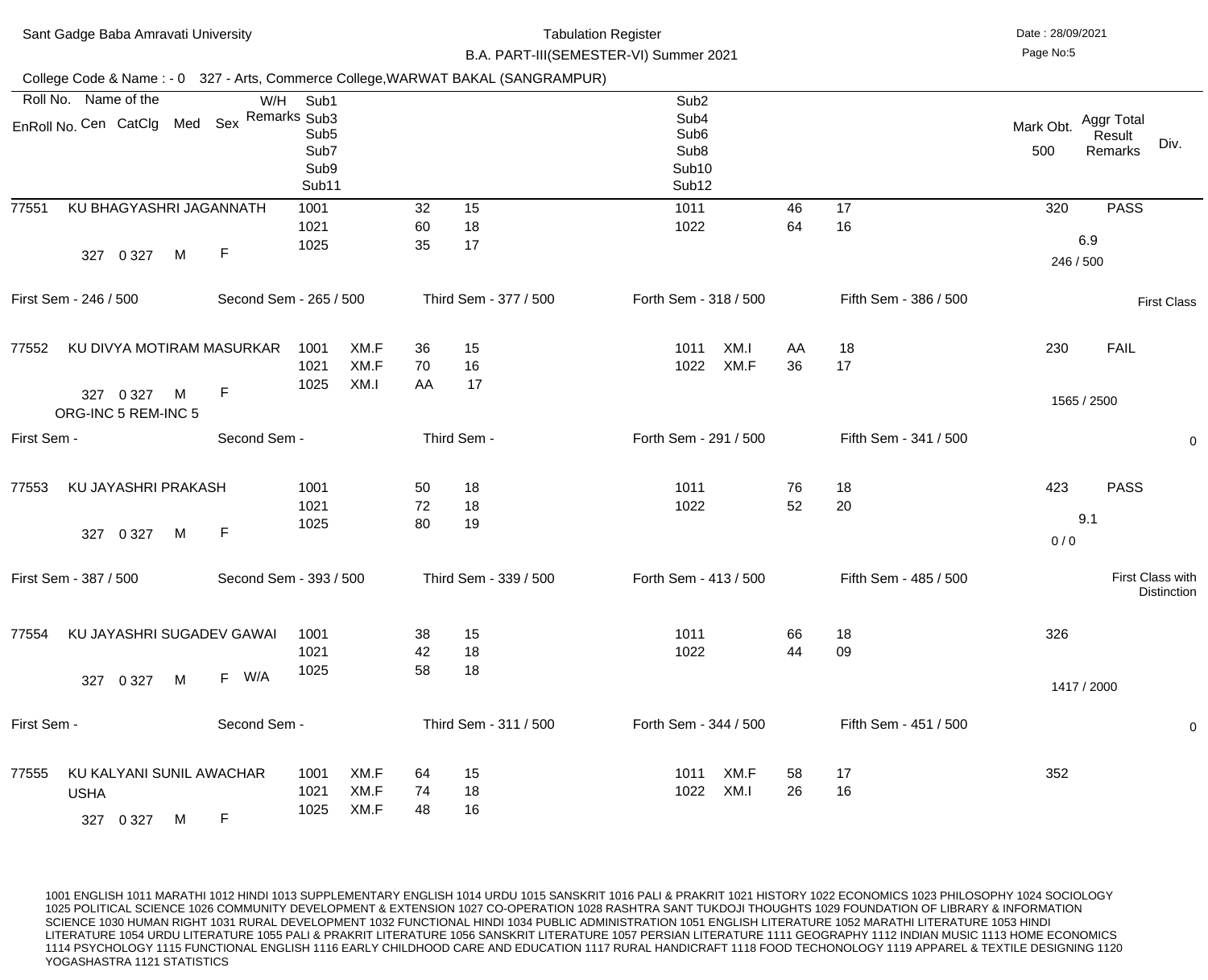|             | Sant Gadge Baba Amravati University                                              |              |                                                   |                | <b>Tabulation Register</b><br>B.A. PART-III(SEMESTER-VI) Summer 2021 |                                                                                                                        | Date: 28/09/2021<br>Page No:6 |                       |                                 |                                         |
|-------------|----------------------------------------------------------------------------------|--------------|---------------------------------------------------|----------------|----------------------------------------------------------------------|------------------------------------------------------------------------------------------------------------------------|-------------------------------|-----------------------|---------------------------------|-----------------------------------------|
|             | College Code & Name: - 0 327 - Arts, Commerce College, WARWAT BAKAL (SANGRAMPUR) |              |                                                   |                |                                                                      |                                                                                                                        |                               |                       |                                 |                                         |
|             | Roll No. Name of the<br>EnRoll No. Cen CatClg Med Sex Remarks Sub3               | W/H          | Sub1<br>Sub <sub>5</sub><br>Sub7<br>Sub9<br>Sub11 |                |                                                                      | Sub <sub>2</sub><br>Sub <sub>4</sub><br>Sub <sub>6</sub><br>Sub <sub>8</sub><br>Sub <sub>10</sub><br>Sub <sub>12</sub> |                               |                       | Mark Obt.<br>500<br>1476 / 2500 | Aggr Total<br>Result<br>Div.<br>Remarks |
|             | First Sem - 244 / 500                                                            | Second Sem - |                                                   |                | Third Sem - 277 / 500                                                | Forth Sem - 257 / 500                                                                                                  |                               | Fifth Sem - 371 / 500 |                                 | $\mathbf 0$                             |
| 77556       | KU KANCHAN ASHOK GOMASE<br>M<br>0 3 2 7<br>327                                   | $\mathsf F$  | 1001<br>1021<br>1025                              | 60<br>70<br>80 | 18<br>18<br>19                                                       | 1011<br>1022                                                                                                           | 68<br>34                      | 17<br>20              | 404<br>0/0                      | <b>PASS</b><br>8.45                     |
|             | First Sem - 351 / 500                                                            |              | Second Sem - 356 / 500                            |                | Third Sem - 348 / 500                                                | Forth Sem - 418 / 500                                                                                                  |                               | Fifth Sem - 476 / 500 |                                 | First Class with<br><b>Distinction</b>  |
| 77557       | KU KARUNA RAMESH INGLE<br><b>SUMAN</b><br>M<br>0 3 2 7<br>327                    | F W/G        | 1001<br>1021<br>1025                              | 44<br>40<br>32 | 14<br>16<br>18                                                       | 1011<br>1022                                                                                                           | 30<br>42                      | $*2$ 16<br>08         | 262<br>0/0                      |                                         |
|             | First Sem - 274 / 500                                                            |              | Second Sem - 278 / 500                            |                | Third Sem - / 500                                                    | Forth Sem - / 500                                                                                                      |                               | Fifth Sem - 351 / 500 |                                 | <b>First Class</b>                      |
| 77558       | KU KOMAL GAJANAN DABADKAR<br>M<br>0 3 2 7<br>327                                 | W/A<br>F     | 1001<br>1021<br>1025                              | 46<br>58<br>74 | 16<br>17<br>18                                                       | 1011<br>1022                                                                                                           | 58<br>52                      | 17<br>19              | 375<br>1295 / 2000              |                                         |
| First Sem - |                                                                                  | Second Sem - |                                                   |                | Third Sem -                                                          | Forth Sem - 317 / 500                                                                                                  |                               | Fifth Sem - 415 / 500 |                                 | $\overline{0}$                          |
| 77559       | KU KOMAL MAHADEO THAKARE<br>M<br>327 0 327<br>ORG-INC 5 REM-INC 5                | $\mathsf{F}$ | 1001<br>1021<br>1025                              | 56<br>66<br>72 | 16<br>17<br>17                                                       | 1011<br>1022                                                                                                           | 64<br>54                      | 16<br>18              | 401<br>0/0                      | <b>PASS</b><br>8.75                     |
|             | First Sem - 285 / 500                                                            |              | Second Sem - 281 / 500                            |                | Third Sem - 283 / 500                                                | Forth Sem - 366 / 500                                                                                                  |                               | Fifth Sem - 449 / 500 |                                 | <b>First Class</b>                      |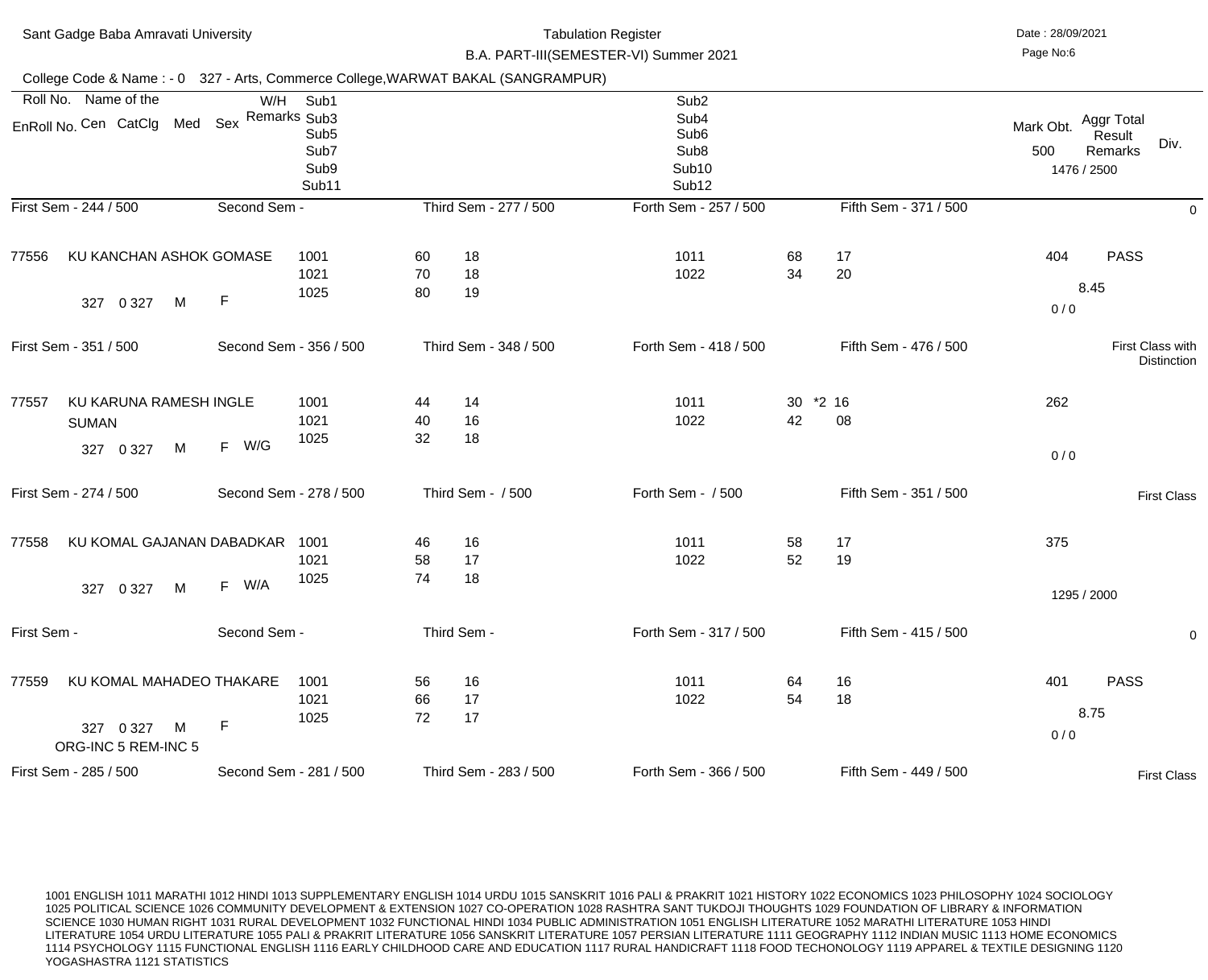| Sant Gadge Baba Amravati University                                              |                |                                                   |                |                       | <b>Tabulation Register</b><br>B.A. PART-III(SEMESTER-VI) Summer 2021                                                   |          |                       | Date: 28/09/2021<br>Page No:7 |                                         |
|----------------------------------------------------------------------------------|----------------|---------------------------------------------------|----------------|-----------------------|------------------------------------------------------------------------------------------------------------------------|----------|-----------------------|-------------------------------|-----------------------------------------|
| College Code & Name: - 0 327 - Arts, Commerce College, WARWAT BAKAL (SANGRAMPUR) |                |                                                   |                |                       |                                                                                                                        |          |                       |                               |                                         |
| Roll No. Name of the<br>EnRoll No. Cen CatClg Med Sex Remarks Sub3               | W/H            | Sub1<br>Sub <sub>5</sub><br>Sub7<br>Sub9<br>Sub11 |                |                       | Sub <sub>2</sub><br>Sub <sub>4</sub><br>Sub <sub>6</sub><br>Sub <sub>8</sub><br>Sub <sub>10</sub><br>Sub <sub>12</sub> |          |                       | Mark Obt.<br>500              | Aggr Total<br>Result<br>Div.<br>Remarks |
| KU KOMAL NAMDEV THAKARE<br>77560<br>M<br>0 3 2 7<br>327                          | $\mathsf F$    | 1001<br>1021<br>1025                              | 36<br>64<br>72 | 17<br>16<br>17        | 1011<br>1022                                                                                                           | 54<br>34 | 17<br>17              | 344                           | <b>PASS</b><br>7.35<br>1672 / 3000      |
| First Sem - / 500                                                                |                | Second Sem - 305 / 500                            |                | Third Sem - 358 / 500 | Forth Sem - 263 / 500                                                                                                  |          | Fifth Sem - 402 / 500 |                               | <b>First Class</b>                      |
| KU KOMAL SANTOSH PATANE<br>77561<br>18327215<br>M<br>327 0 327                   | $\mathsf F$    | 1001<br>1052<br>1025                              | 62<br>78<br>78 | 18<br>20<br>18        | 1011<br>1021                                                                                                           | 68<br>76 | 16<br>18              | 452<br>0/0                    | <b>PASS</b><br>9.5                      |
| First Sem - /                                                                    | Second Sem - / |                                                   |                | Third Sem - 295 / 500 | Forth Sem - 368 / 500                                                                                                  |          | Fifth Sem - 486 / 500 |                               | First Class with<br><b>Distinction</b>  |
| KU MANISHA JANKIRAM BODADE<br>77562<br>327 0 327<br>M                            | F              | 1001<br>1021<br>1025                              | 80<br>78<br>80 | 16<br>16<br>17        | 1011<br>1022                                                                                                           | 78<br>76 | 17<br>16              | 474<br>0/0                    | <b>PASS</b><br>9.75                     |
| First Sem - 213 / 500                                                            |                | Second Sem - 211 / 500                            |                | Third Sem - 317 / 500 | Forth Sem - 286 / 500                                                                                                  |          | Fifth Sem - 474 / 500 |                               | <b>First Class</b>                      |
| KU MAYA KISAN SOLANKE<br>77563<br>18327224<br>M<br>327 0 327                     | F W/G          | 1001<br>1052<br>1025                              | 52<br>48<br>48 | 16<br>19<br>15        | 1011<br>1021                                                                                                           | 60<br>64 | 17<br>17              | 356<br>0/0                    |                                         |
| First Sem - 291 / 500                                                            |                | Second Sem - 316 / 500                            |                | Third Sem - 308 / 500 | Forth Sem - 367 / 500                                                                                                  |          | Fifth Sem - 379 / 500 |                               | $\mathbf 0$                             |
| KU MEGHA SUNIL MANKHAIR<br>77564<br>327 0 327<br>M                               | F.             | 1001<br>1021<br>1025                              | 54<br>66<br>74 | 18<br>18<br>16        | 1011<br>1022                                                                                                           | 74<br>48 | 18<br>20              | 406                           | <b>PASS</b><br>8.9                      |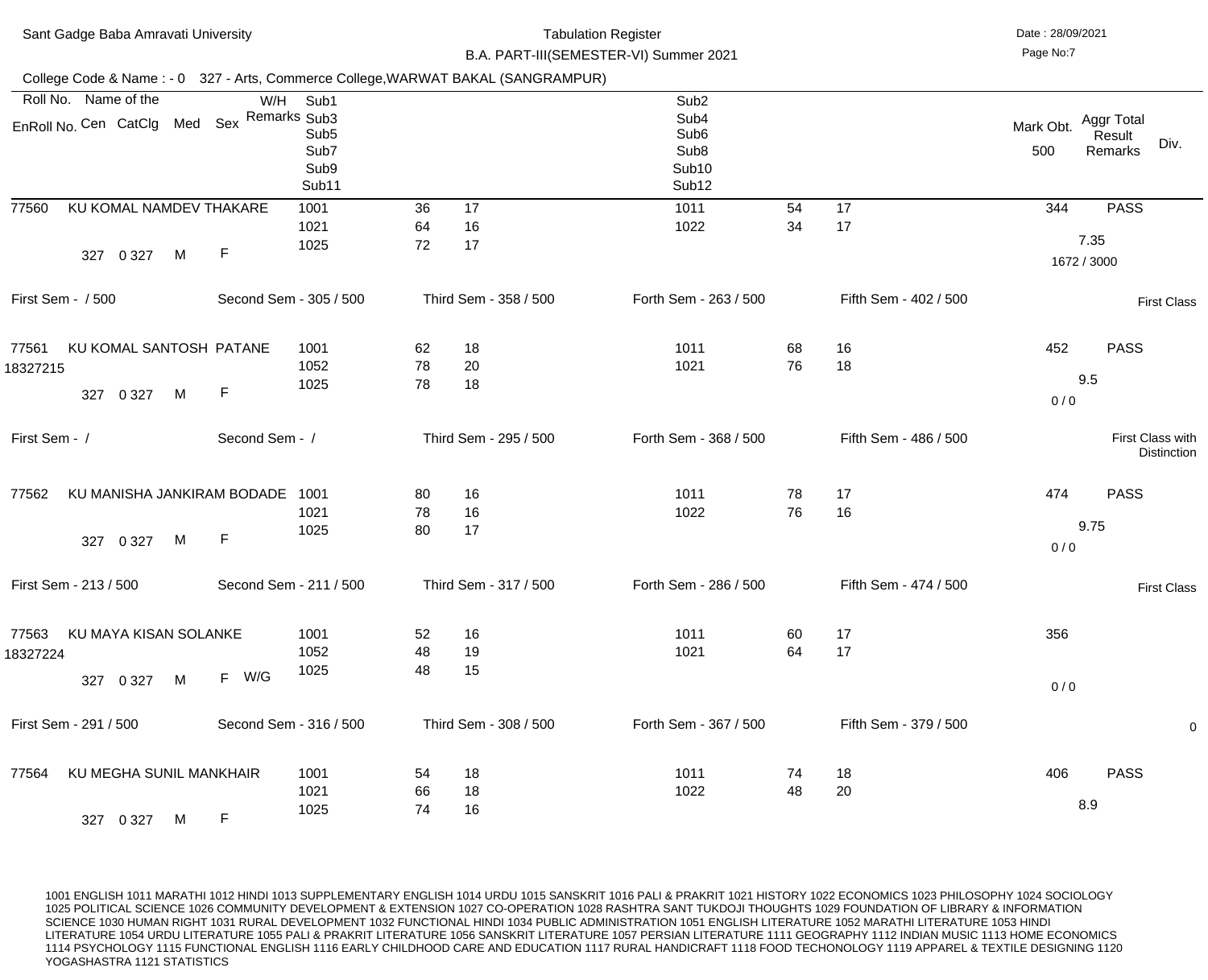| Sant Gadge Baba Amravati University<br>College Code & Name: - 0 327 - Arts, Commerce College, WARWAT BAKAL (SANGRAMPUR) |                        |                                                                   |                      |                | <b>Tabulation Register</b><br>B.A. PART-III(SEMESTER-VI) Summer 2021 |                       |                                                                                                            |              |          |                       | Date: 28/09/2021<br>Page No:8 |                                 |                    |
|-------------------------------------------------------------------------------------------------------------------------|------------------------|-------------------------------------------------------------------|----------------------|----------------|----------------------------------------------------------------------|-----------------------|------------------------------------------------------------------------------------------------------------|--------------|----------|-----------------------|-------------------------------|---------------------------------|--------------------|
|                                                                                                                         |                        |                                                                   |                      |                |                                                                      |                       |                                                                                                            |              |          |                       |                               |                                 |                    |
| Roll No. Name of the<br>EnRoll No. Cen CatClg Med                                                                       | W/H<br>Sex             | Sub1<br>Remarks Sub3<br>Sub <sub>5</sub><br>Sub7<br>Sub9<br>Sub11 |                      |                |                                                                      |                       | Sub <sub>2</sub><br>Sub4<br>Sub <sub>6</sub><br>Sub <sub>8</sub><br>Sub <sub>10</sub><br>Sub <sub>12</sub> |              |          | Mark Obt.<br>500      |                               | Aggr Total<br>Result<br>Remarks | Div.               |
| First Sem - 250 / 500                                                                                                   | Second Sem - 309 / 500 |                                                                   |                      |                |                                                                      | Third Sem - 298 / 500 | Forth Sem - 372 / 500                                                                                      |              |          | Fifth Sem - 471 / 500 |                               |                                 | <b>First Class</b> |
| KU MUKTABAI ASHOKRAO<br>77565<br>M<br>0 3 2 7<br>327                                                                    | $\mathsf F$            | 1001<br>1021<br>1025                                              |                      | 50<br>70<br>80 | 16<br>18<br>15                                                       |                       | 1011<br>1022                                                                                               |              | 64<br>66 | 16<br>17              | 412<br>0/0                    | <b>PASS</b><br>8.85             |                    |
| First Sem - 250 / 500                                                                                                   | Second Sem - 275 / 500 |                                                                   |                      |                |                                                                      | Third Sem - 218 / 500 | Forth Sem - 324 / 500                                                                                      |              |          | Fifth Sem - 402 / 500 |                               |                                 | <b>First Class</b> |
| KU NIKITA SAVALA DHUNDALE<br>77566<br>M                                                                                 | $\mathsf F$            | 1001<br>1021<br>1025                                              | XM.I<br>XM.F<br>XM.F | AA<br>66<br>62 | 14<br>18<br>18                                                       |                       | 1011<br>1022                                                                                               | XM.F<br>XM.F | 46<br>48 | 17<br>10              | 299                           | <b>FAIL</b>                     |                    |
| 0 3 2 7<br>327<br>First Sem -                                                                                           | Second Sem -           |                                                                   |                      |                |                                                                      | Third Sem - 346 / 500 | Forth Sem - 309 / 500                                                                                      |              |          | Fifth Sem - 378 / 500 |                               | 1609 / 2500                     |                    |
|                                                                                                                         |                        |                                                                   |                      |                |                                                                      |                       |                                                                                                            |              |          |                       |                               |                                 | $\mathbf 0$        |
| KU NIKITA VASUDEO DATE<br>77567<br>M<br>327 0 327                                                                       | $\mathsf F$            | 1001<br>1021<br>1025                                              | XM.F<br>XM.F<br>XM.I | 58<br>66<br>AA | 17<br>18<br>17                                                       |                       | 1011<br>1022                                                                                               | XM.F<br>XM.I | 62<br>28 | 17<br>17              | 300<br>0/0                    | <b>FAIL</b>                     |                    |
| First Sem - 319 / 500                                                                                                   | Second Sem - 343 / 500 |                                                                   |                      |                |                                                                      | Third Sem - 308 / 500 | Forth Sem - 379 / 500                                                                                      |              |          | Fifth Sem - 472 / 500 |                               |                                 | $\mathbf 0$        |
| KU POOJA BALU WADNERKAR<br>77568<br>327 0 327<br>M                                                                      | $\mathsf F$            | 1001<br>1021<br>1025                                              | XM.F<br>XM.I<br>XM.F | 18<br>34       | 28 @4 14<br>16<br>16                                                 |                       | 1011<br>1022                                                                                               | XM.I<br>XM.F | 18<br>34 | 18<br>08              | 205                           | <b>FAIL</b><br>1112 / 2500      |                    |
| ORG-INC 5 REM-INC 1<br>First Sem - 236 / 500                                                                            | Second Sem -           |                                                                   |                      |                | Third Sem -                                                          |                       | Forth Sem - 264 / 500                                                                                      |              |          | Fifth Sem -           |                               |                                 | $\overline{0}$     |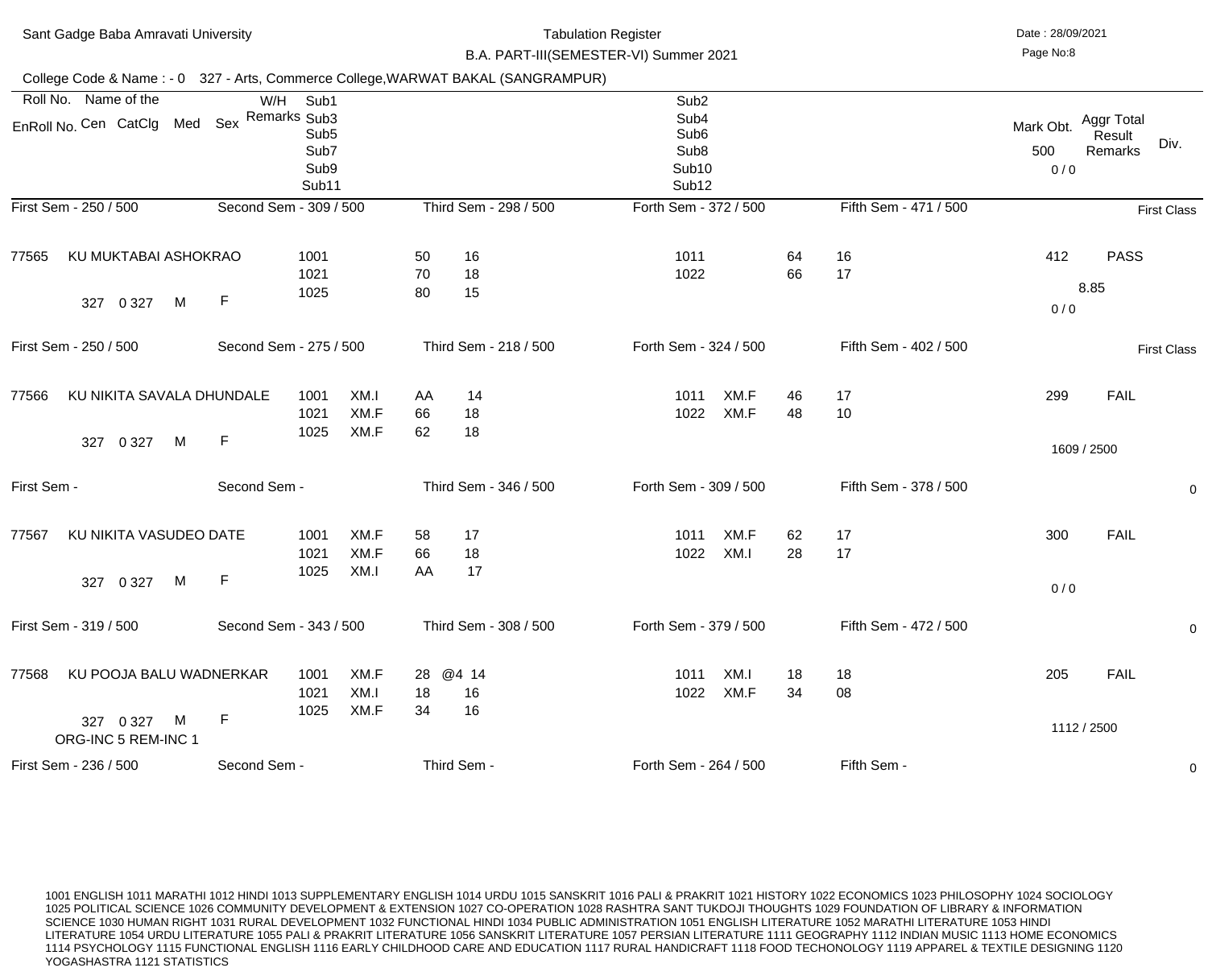| Sant Gadge Baba Amravati University                                              |                |                                                   |                | <b>Tabulation Register</b><br>B.A. PART-III(SEMESTER-VI) Summer 2021 |                                                                                                                        |          | Date: 28/09/2021<br>Page No:9 |                  |                                         |
|----------------------------------------------------------------------------------|----------------|---------------------------------------------------|----------------|----------------------------------------------------------------------|------------------------------------------------------------------------------------------------------------------------|----------|-------------------------------|------------------|-----------------------------------------|
| College Code & Name: - 0 327 - Arts, Commerce College, WARWAT BAKAL (SANGRAMPUR) |                |                                                   |                |                                                                      |                                                                                                                        |          |                               |                  |                                         |
| Roll No. Name of the<br>EnRoll No. Cen CatClg Med Sex Remarks Sub3               | W/H            | Sub1<br>Sub <sub>5</sub><br>Sub7<br>Sub9<br>Sub11 |                |                                                                      | Sub <sub>2</sub><br>Sub <sub>4</sub><br>Sub <sub>6</sub><br>Sub <sub>8</sub><br>Sub <sub>10</sub><br>Sub <sub>12</sub> |          |                               | Mark Obt.<br>500 | Aggr Total<br>Result<br>Div.<br>Remarks |
| KU POOJA SARANGDHAR<br>77569<br>M<br>0 3 2 7<br>327                              | $\mathsf{F}$   | 1001<br>1021<br>1025                              | 56<br>48<br>44 | 17<br>17<br>17                                                       | 1011<br>1022                                                                                                           | 58<br>36 | 18<br>18                      | 329<br>0/0       | <b>PASS</b><br>7.3                      |
| First Sem - 307 / 500                                                            |                | Second Sem - 325 / 500                            |                | Third Sem - 289 / 500                                                | Forth Sem - 362 / 500                                                                                                  |          | Fifth Sem - 440 / 500         |                  | <b>First Class</b>                      |
| KU PRIYANKA RAMESH BAWANE<br>77570<br>M<br>0 3 2 7<br>327                        | $\mathsf F$    | 1001<br>1021<br>1025                              | 58<br>64<br>80 | 15<br>17<br>18                                                       | 1011<br>1022                                                                                                           | 60<br>34 | 17<br>18                      | 381<br>0/0       | <b>PASS</b><br>8.15                     |
| First Sem - 284 / 500                                                            |                | Second Sem - 303 / 500                            |                | Third Sem - 286 / 500                                                | Forth Sem - 356 / 500                                                                                                  |          | Fifth Sem - 412 / 500         |                  | <b>First Class</b>                      |
| KU PUNAM VITTHAL RAJANKAR<br>77571<br>327 0 327 M F<br>ORG-INC 5 REM-INC 5       |                | 1001<br>1052<br>1025                              | 58<br>68<br>80 | 18<br>20<br>19                                                       | 1011<br>1021                                                                                                           | 68<br>74 | 16<br>18                      | 444<br>0/0       | <b>PASS</b><br>9.35                     |
| First Sem - 312 / 500                                                            |                | Second Sem - 330 / 500                            |                | Third Sem - 312 / 500                                                | Forth Sem - 386 / 500                                                                                                  |          | Fifth Sem - 485 / 500         |                  | First Class with<br><b>Distinction</b>  |
| KU RENUKA BHANUDAS<br>77572<br>18327253<br>M<br>327 0 327                        | F              | 1001<br>1021<br>1025                              | 50<br>64<br>54 | 17<br>17<br>18                                                       | 1011<br>1022                                                                                                           | 56<br>42 | 17<br>17                      | 352<br>0/0       | <b>PASS</b><br>7.7                      |
| First Sem - /                                                                    | Second Sem - / |                                                   |                | Third Sem - /                                                        | Forth Sem - 347 / 500                                                                                                  |          | Fifth Sem - 428 / 500         |                  | <b>First Class</b>                      |
| KU RENUKA SHRIKRUSHNA<br>77573<br>327 0 327<br>M                                 | F.             | 1001<br>1021<br>1025                              | 58<br>74<br>80 | 17<br>18<br>19                                                       | 1011<br>1022                                                                                                           | 68<br>68 | 18<br>18                      | 438              | <b>PASS</b><br>9.35                     |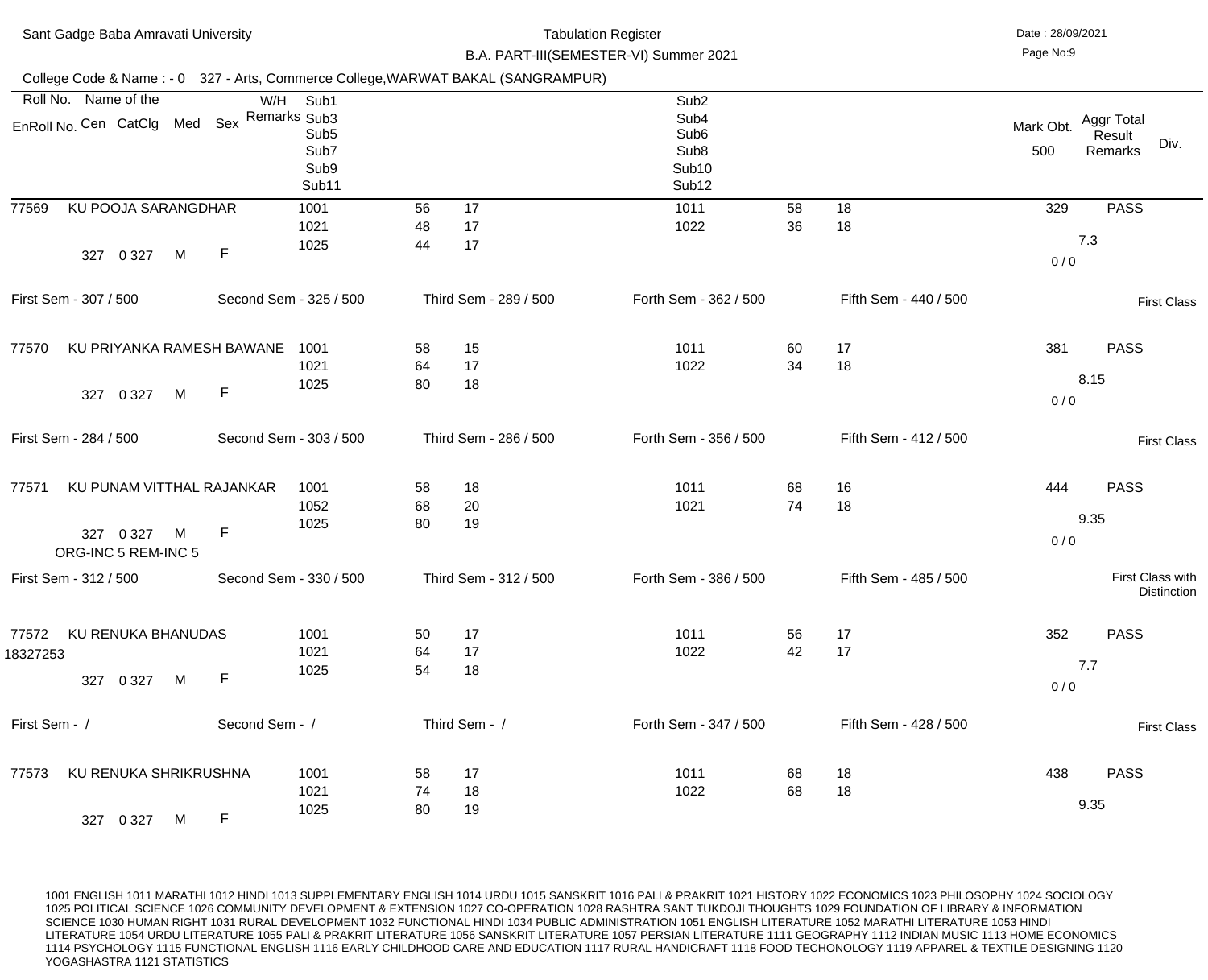| Sant Gadge Baba Amravati University                                               |                                                                          | <b>Tabulation Register</b><br>B.A. PART-III(SEMESTER-VI) Summer 2021 |                                                                                                                        | Date: 28/09/2021<br>Page No:10 |                                                                    |
|-----------------------------------------------------------------------------------|--------------------------------------------------------------------------|----------------------------------------------------------------------|------------------------------------------------------------------------------------------------------------------------|--------------------------------|--------------------------------------------------------------------|
| College Code & Name: - 0 327 - Arts, Commerce College, WARWAT BAKAL (SANGRAMPUR)  |                                                                          |                                                                      |                                                                                                                        |                                |                                                                    |
| Roll No. Name of the<br>Sex<br>EnRoll No. Cen CatClg Med                          | W/H<br>Sub1<br>Remarks Sub3<br>Sub <sub>5</sub><br>Sub7<br>Sub9<br>Sub11 |                                                                      | Sub <sub>2</sub><br>Sub <sub>4</sub><br>Sub <sub>6</sub><br>Sub <sub>8</sub><br>Sub <sub>10</sub><br>Sub <sub>12</sub> |                                | Aggr Total<br>Mark Obt.<br>Result<br>Div.<br>500<br>Remarks<br>0/0 |
| First Sem - /                                                                     | Second Sem - 330 / 500                                                   | Third Sem - 320 / 500                                                | Forth Sem - 394 / 500                                                                                                  | Fifth Sem - 451 / 500          | First Class with<br><b>Distinction</b>                             |
| KU RUPALI DEVIDAS VARPE<br>77574<br>$\mathsf{F}$<br>M<br>327<br>0 3 2 7           | 1001<br>1021<br>1025                                                     | 30 *2 16<br>70<br>17<br>76<br>18                                     | 1011<br>60<br>38<br>1022                                                                                               | 18<br>17                       | 362<br><b>PASS</b><br>V.O.No. 18 Of 2001<br>7.6<br>0/0             |
| First Sem - 278 / 500                                                             | Second Sem - 278 / 500                                                   | Third Sem - 286 / 500                                                | Forth Sem - 316 / 500                                                                                                  | Fifth Sem - 370 / 500          | <b>First Class</b>                                                 |
| KU SAYALI MADHAVRAO GAIGOL<br>77575<br>$\mathsf F$<br>M<br>327<br>0 3 2 7         | 1001<br>1021<br>1025                                                     | 18<br>60<br>18<br>66<br>17<br>74                                     | 1011<br>54<br>54<br>1022                                                                                               | 17<br>19                       | 397<br><b>PASS</b><br>8.55<br>1992 / 3000                          |
| First Sem - 268 / 500                                                             | Second Sem - 277 / 500                                                   | Third Sem - 262 / 500                                                | Forth Sem - 346 / 500                                                                                                  | Fifth Sem - 442 / 500          | <b>First Class</b>                                                 |
| KU SHITAL DILIP CHHALKAR<br>77576<br>F<br>327 0 327<br>M<br>ORG-INC 5 REM-INC 5   | 1001<br>1021<br>1025                                                     | 58<br>16<br>18<br>60<br>19<br>80                                     | 1011<br>70<br>36<br>1022                                                                                               | 16<br>18                       | 396<br><b>PASS</b><br>8.25<br>0/0                                  |
| First Sem - 276 / 500                                                             | Second Sem - 336 / 500                                                   | Third Sem - 293 / 500                                                | Forth Sem - 354 / 500                                                                                                  | Fifth Sem - 425 / 500          | <b>First Class</b>                                                 |
| <b>KU SHUBHANGI DEVIDAS</b><br>77577<br>18327194<br>$\mathsf F$<br>327 0 327<br>M | 1001<br>1021<br>1025                                                     | 17<br>52<br>72<br>17<br>80<br>17                                     | 1011<br>66<br>64<br>1022                                                                                               | 17<br>18                       | 420<br><b>PASS</b><br>9.05<br>1252 / 2000                          |
| First Sem - /                                                                     | Second Sem - 253 / 500                                                   | Third Sem - 342 / 500                                                | Forth Sem - 283 / 500                                                                                                  | Fifth Sem - 364 / 500          | <b>First Class</b>                                                 |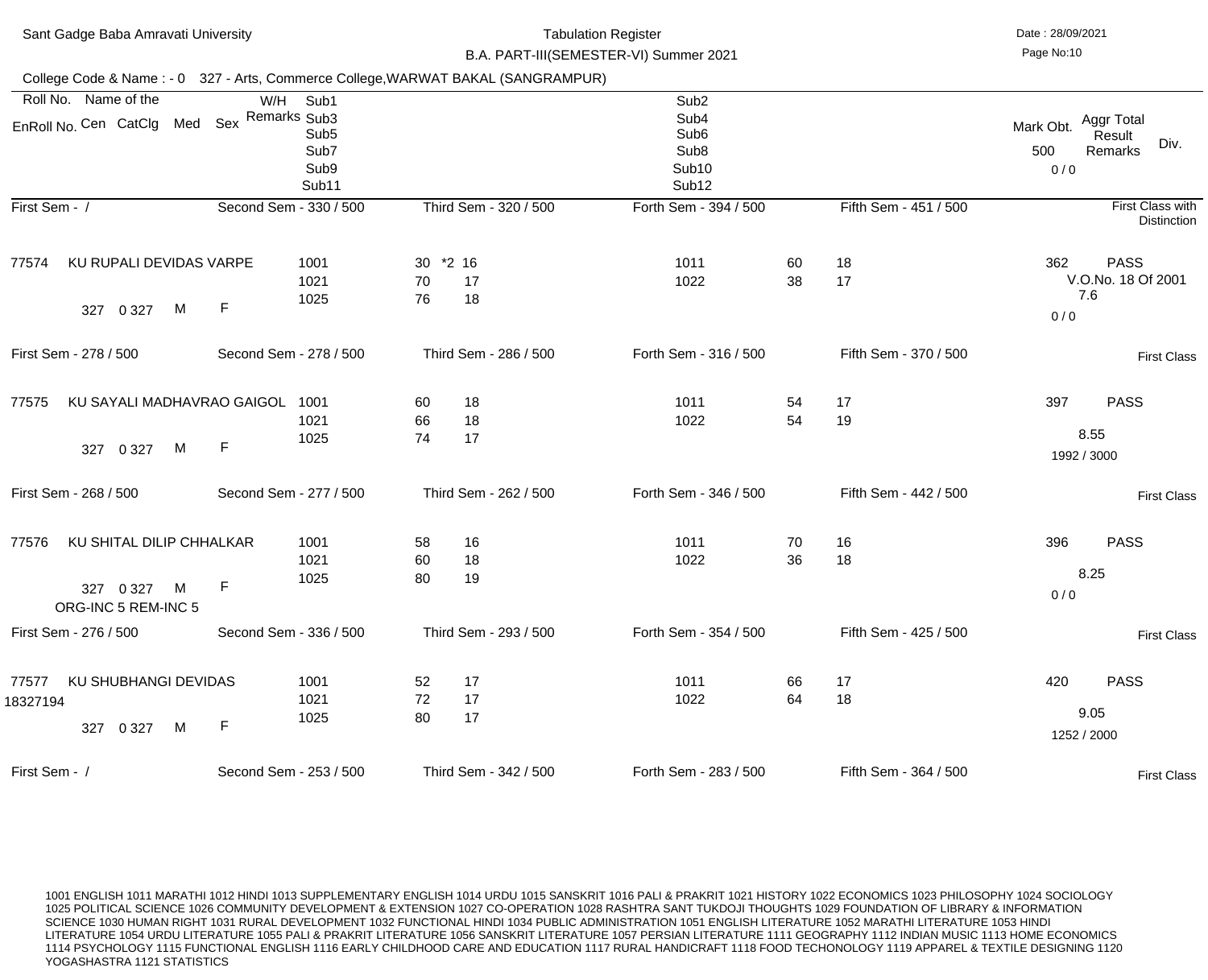| Sant Gadge Baba Amravati University                                                                           |                                                          |                |                       | <b>Tabulation Register</b><br>B.A. PART-III(SEMESTER-VI) Summer 2021                                       |          |                       | Date: 28/09/2021<br>Page No:11 |                                         |
|---------------------------------------------------------------------------------------------------------------|----------------------------------------------------------|----------------|-----------------------|------------------------------------------------------------------------------------------------------------|----------|-----------------------|--------------------------------|-----------------------------------------|
| College Code & Name: - 0 327 - Arts, Commerce College, WARWAT BAKAL (SANGRAMPUR)                              |                                                          |                |                       |                                                                                                            |          |                       |                                |                                         |
| Roll No. Name of the<br>EnRoll No. Cen CatClg Med Sex Remarks Sub3                                            | W/H<br>Sub1<br>Sub <sub>5</sub><br>Sub7<br>Sub9<br>Sub11 |                |                       | Sub <sub>2</sub><br>Sub4<br>Sub <sub>6</sub><br>Sub <sub>8</sub><br>Sub <sub>10</sub><br>Sub <sub>12</sub> |          |                       | Mark Obt.<br>500               | Aggr Total<br>Result<br>Div.<br>Remarks |
| KU SHUBHANGI RAMESH HAGE<br>77578<br>18327178 SUNANDA<br>$\mathsf F$<br>M<br>327 0 327<br>ORG-INC 5 REM-INC 5 | 1001<br>1021<br>1025                                     | 32<br>54<br>60 | 16<br>17<br>18        | 1011<br>1022                                                                                               | 58<br>50 | 18<br>20              | 348<br>0/0                     | <b>PASS</b><br>7.5                      |
| First Sem - /                                                                                                 | Second Sem - /                                           |                | Third Sem - /         | Forth Sem - 298 / 500                                                                                      |          | Fifth Sem - 468 / 500 |                                | <b>First Class</b>                      |
| <b>KU SNEHA DIGAMBAR</b><br>77579<br>F<br>M<br>327<br>0 3 2 7                                                 | 1001<br>1021<br>1025                                     | 58<br>44<br>40 | 17<br>16<br>17        | 1011<br>1022                                                                                               | 58<br>44 | 17<br>17              | 328<br>0/0                     | <b>PASS</b><br>7.2                      |
| First Sem - 290 / 500                                                                                         | Second Sem - 297 / 500                                   |                | Third Sem - 279 / 500 | Forth Sem - 354 / 500                                                                                      |          | Fifth Sem - 447 / 500 |                                | <b>First Class</b>                      |
| KU SUSHMA SURYBHAN<br>77580<br>327 0 327 M F                                                                  | 1001<br>1021<br>1025                                     | 62<br>62<br>70 | 16<br>18<br>17        | 1011<br>1022                                                                                               | 68<br>48 | 18<br>18              | 397<br>0/0                     | <b>PASS</b><br>8.55                     |
| First Sem - 361 / 500                                                                                         | Second Sem - 362 / 500                                   |                | Third Sem - 329 / 500 | Forth Sem - 389 / 500                                                                                      |          | Fifth Sem - 459 / 500 |                                | First Class with<br><b>Distinction</b>  |
| KU TEJASHVINI VASANTA HAGE<br>77581<br>F<br>0 3 2 7<br>M<br>327                                               | 1001<br>1021<br>1025                                     | 44<br>72<br>78 | 16<br>17<br>17        | 1011<br>1022                                                                                               | 40<br>48 | 17<br>19              | 368<br>0/0                     | <b>PASS</b><br>8                        |
| First Sem - 275 / 500                                                                                         | Second Sem - 335 / 500                                   |                | Third Sem - 253 / 500 | Forth Sem - 341 / 500                                                                                      |          | Fifth Sem - 409 / 500 |                                | <b>First Class</b>                      |
| KU VAISHALI SANJAY TAYADE<br>77582<br>$\mathsf{F}$<br>M<br>327 0 327                                          | 1001<br>1021<br>1025                                     | 68<br>72<br>80 | 14<br>16<br>18        | 1011<br>1022                                                                                               | 74<br>66 | 16<br>09              | 433                            | <b>PASS</b><br>9.2                      |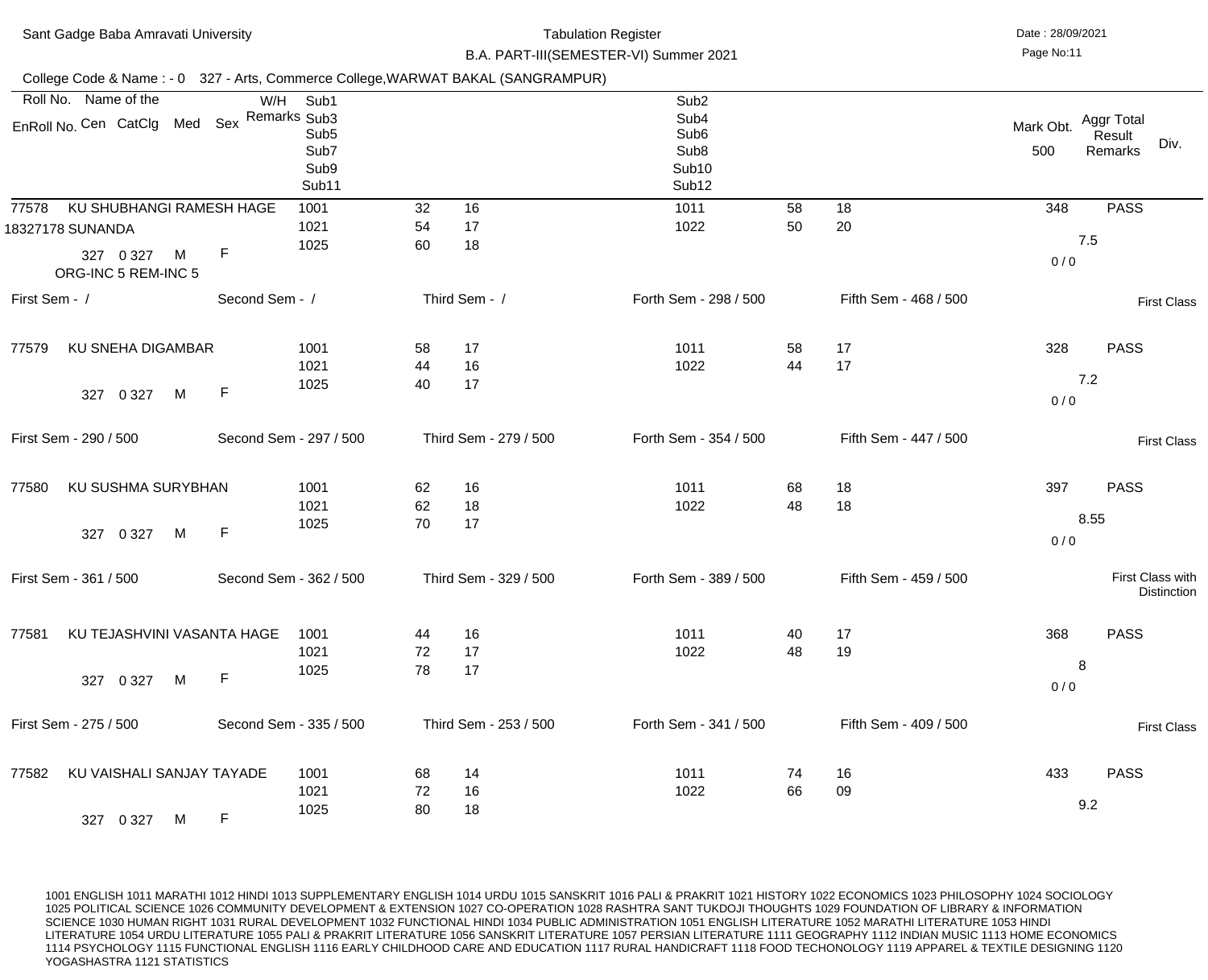|       | Sant Gadge Baba Amravati University                                              |             | <b>Tabulation Register</b><br>B.A. PART-III(SEMESTER-VI) Summer 2021 |                |                       |  |                                                                                                            |          | Date: 28/09/2021<br>Page No:12 |                         |                                         |
|-------|----------------------------------------------------------------------------------|-------------|----------------------------------------------------------------------|----------------|-----------------------|--|------------------------------------------------------------------------------------------------------------|----------|--------------------------------|-------------------------|-----------------------------------------|
|       | College Code & Name: - 0 327 - Arts, Commerce College, WARWAT BAKAL (SANGRAMPUR) |             |                                                                      |                |                       |  |                                                                                                            |          |                                |                         |                                         |
|       | Roll No. Name of the<br>EnRoll No. Cen CatClg Med                                | W/H<br>Sex  | Sub1<br>Remarks Sub3<br>Sub <sub>5</sub><br>Sub7<br>Sub9<br>Sub11    |                |                       |  | Sub <sub>2</sub><br>Sub4<br>Sub <sub>6</sub><br>Sub <sub>8</sub><br>Sub <sub>10</sub><br>Sub <sub>12</sub> |          |                                | Mark Obt.<br>500<br>0/0 | Aggr Total<br>Result<br>Div.<br>Remarks |
|       | First Sem - 251 / 500                                                            |             | Second Sem - 249 / 500                                               |                | Third Sem - 219 / 500 |  | Forth Sem - 294 / 500                                                                                      |          | Fifth Sem - 449 / 500          |                         | <b>First Class</b>                      |
| 77583 | KU VAISHANAVI TRYAMBAK<br>M<br>0 3 2 7<br>327                                    | $\mathsf F$ | 1001<br>1021<br>1025                                                 | 50<br>72<br>80 | 16<br>17<br>18        |  | 1011<br>1022                                                                                               | 66<br>66 | 18<br>17                       | 420<br>0/0              | <b>PASS</b><br>9.1                      |
|       | First Sem - 341 / 500                                                            |             | Second Sem - 349 / 500                                               |                | Third Sem - 336 / 500 |  | Forth Sem - 394 / 500                                                                                      |          | Fifth Sem - 484 / 500          |                         | First Class with<br><b>Distinction</b>  |
| 77584 | KU VAISHNAVI MADAN KHADE<br>M<br>0 3 2 7<br>327                                  | $\mathsf F$ | 1001<br>1021<br>1025                                                 | 44<br>64<br>76 | 16<br>17<br>17        |  | 1011<br>1022                                                                                               | 58<br>46 | 17<br>16                       | 371                     | <b>PASS</b><br>8.1<br>1887 / 3000       |
|       | First Sem - 226 / 500                                                            |             | Second Sem - 218 / 500                                               |                | Third Sem - 327 / 500 |  | Forth Sem - 304 / 500                                                                                      |          | Fifth Sem - 307 / 500          |                         | <b>First Class</b>                      |
| 77585 | KU VAISHNAVI MAHADEO<br>M<br>0 3 2 7<br>327                                      | F           | 1001<br>1021<br>1025                                                 | 48<br>60<br>70 | 16<br>17<br>18        |  | 1011<br>1022                                                                                               | 60<br>50 | 17<br>16                       | 372<br>0/0              | <b>PASS</b><br>8.15                     |
|       | First Sem - 303 / 500                                                            |             | Second Sem - 326 / 500                                               |                | Third Sem - 291 / 500 |  | Forth Sem - 354 / 500                                                                                      |          | Fifth Sem - 414 / 500          |                         | First Class with<br><b>Distinction</b>  |
| 77586 | KU VAISHNAVI RAMKRUSHNA<br>M<br>327 0 327                                        | $\mathsf F$ | 1001<br>1021<br>1025                                                 | 48<br>58<br>52 | 16<br>17<br>16        |  | 1011<br>1022                                                                                               | 60<br>50 | 18<br>18                       | 353<br>0/0              | <b>PASS</b><br>7.9                      |
|       | First Sem - 269 / 500                                                            |             | Second Sem - 287 / 500                                               |                | Third Sem - 297 / 500 |  | Forth Sem - 321 / 500                                                                                      |          | Fifth Sem - 431 / 500          |                         | <b>First Class</b>                      |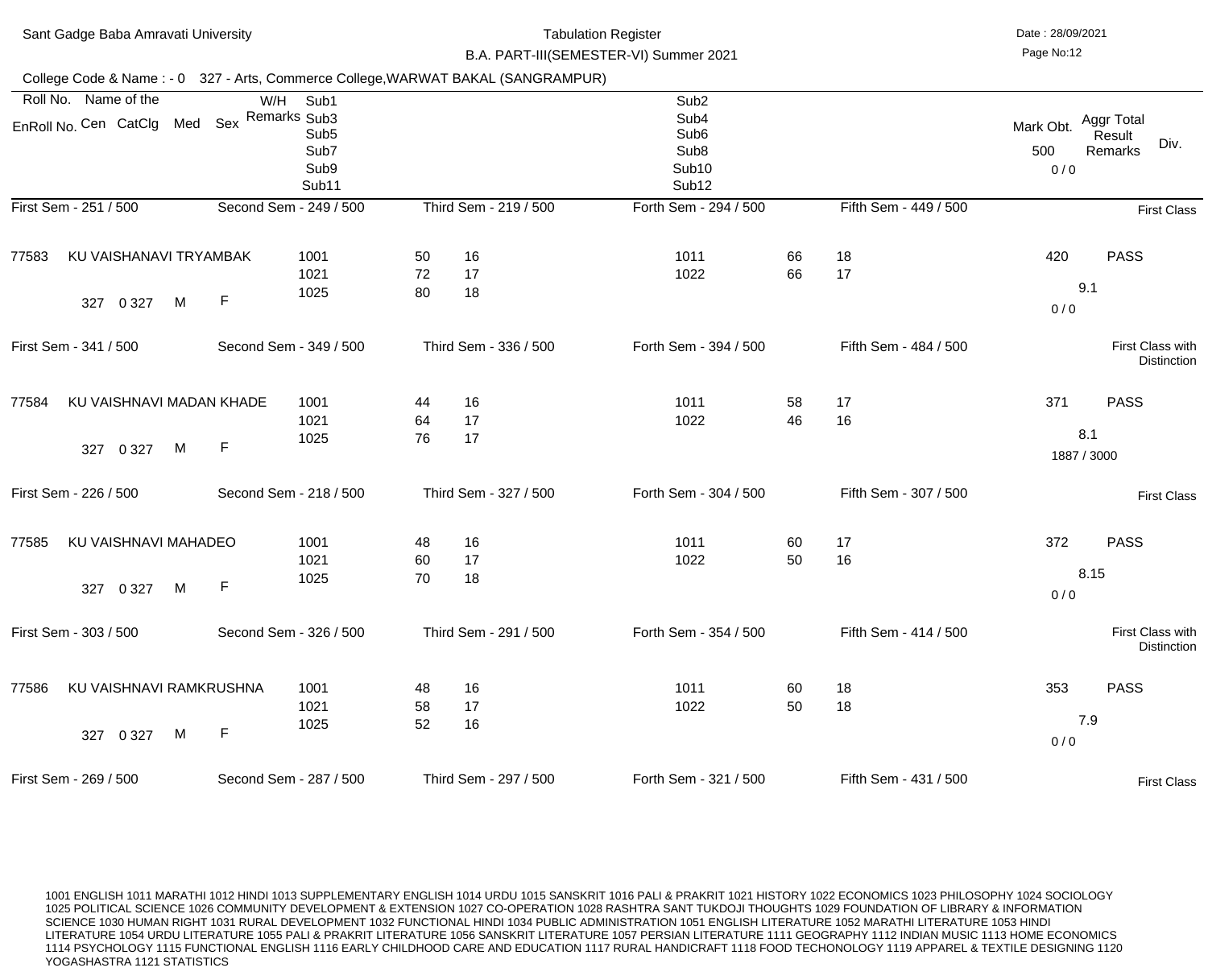| Sant Gadge Baba Amravati University                                                |                        |                      |                                                                   |                | <b>Tabulation Register</b><br>B.A. PART-III(SEMESTER-VI) Summer 2021 |                              |          |                       |            |                                                                                                                        |  |  |                  |                                                |
|------------------------------------------------------------------------------------|------------------------|----------------------|-------------------------------------------------------------------|----------------|----------------------------------------------------------------------|------------------------------|----------|-----------------------|------------|------------------------------------------------------------------------------------------------------------------------|--|--|------------------|------------------------------------------------|
| College Code & Name: - 0 327 - Arts, Commerce College, WARWAT BAKAL (SANGRAMPUR)   |                        |                      |                                                                   |                |                                                                      |                              |          |                       |            |                                                                                                                        |  |  |                  |                                                |
| Roll No. Name of the<br>W/H<br>EnRoll No. Cen CatClg Med Sex                       |                        |                      | Sub1<br>Remarks Sub3<br>Sub <sub>5</sub><br>Sub7<br>Sub9<br>Sub11 |                |                                                                      |                              |          |                       |            | Sub <sub>2</sub><br>Sub <sub>4</sub><br>Sub <sub>6</sub><br>Sub <sub>8</sub><br>Sub <sub>10</sub><br>Sub <sub>12</sub> |  |  | Mark Obt.<br>500 | <b>Aggr Total</b><br>Result<br>Div.<br>Remarks |
| KU VAISHNAVI SUGADEO<br>77587<br>18327255<br>327 0 327<br>M<br>ORG-INC 5 REM-INC 5 | $\mathsf{F}$           | 1001<br>1021<br>1025 |                                                                   | 48<br>76<br>66 | 16<br>16<br>15                                                       | 1011<br>1022                 | 60<br>64 | 17<br>19              | 402        | <b>PASS</b><br>8.7<br>2009 / 3000                                                                                      |  |  |                  |                                                |
| First Sem - 250 / 500                                                              | Second Sem - 277 / 500 |                      |                                                                   |                | Third Sem - 322 / 500                                                | Forth Sem - 329 / 500        |          | Fifth Sem - 429 / 500 |            | <b>First Class</b>                                                                                                     |  |  |                  |                                                |
| KU VARSHA NATTHU KASOKAR<br>77588<br>M<br>327 0 327<br>ORG-INC 5 REM-INC 5         | $\mathsf{F}$           | 1001<br>1021<br>1025 |                                                                   | 62<br>76<br>78 | 18<br>18<br>16                                                       | 1011<br>1022                 | 64<br>70 | 18<br>20              | 445<br>0/0 | <b>PASS</b><br>9.35                                                                                                    |  |  |                  |                                                |
| First Sem - 390 / 500                                                              | Second Sem - 389 / 500 |                      |                                                                   |                | Third Sem - 358 / 500                                                | Forth Sem - 416 / 500        |          | Fifth Sem - 486 / 500 |            | First Class with<br><b>Distinction</b>                                                                                 |  |  |                  |                                                |
| KU VIDYA DEVIDAS KHANDERAO<br>77589<br>327 0 327<br>M                              | $\mathsf{F}$           | 1001<br>1021<br>1025 | XM.I<br>XM.F<br>XM.F                                              | 16<br>68<br>44 | 15<br>17<br>16                                                       | XM.F<br>1011<br>XM.F<br>1022 | 44<br>42 | 17<br>18              | 297<br>0/0 | <b>FAIL</b>                                                                                                            |  |  |                  |                                                |
| First Sem - 272 / 500                                                              | Second Sem - 292 / 500 |                      |                                                                   |                | Third Sem - 295 / 500                                                | Forth Sem - 321 / 500        |          | Fifth Sem - 382 / 500 |            | $\overline{0}$                                                                                                         |  |  |                  |                                                |
| KU VITHABAI NAMDEO WAGH<br>77590<br>0 3 2 7<br>M<br>327                            | F W/A                  | 1001<br>1021<br>1025 |                                                                   | 62<br>70<br>62 | 17<br>18<br>15                                                       | 1011<br>1022                 | 68<br>50 | 16<br>18              | 396<br>0/0 |                                                                                                                        |  |  |                  |                                                |
| First Sem -                                                                        | Second Sem -           |                      |                                                                   |                | Third Sem -                                                          | Forth Sem - 316 / 500        |          | Fifth Sem - 445 / 500 |            | $\mathbf 0$                                                                                                            |  |  |                  |                                                |
| MANGESH PRALHAD NIMKARDE<br>77591<br>327 0 327<br>M                                | M                      | 1001<br>1052<br>1025 |                                                                   | 50<br>72<br>78 | 17<br>20<br>19                                                       | 1011<br>1021                 | 52<br>66 | 16<br>18              | 413        | <b>PASS</b><br>8.85                                                                                                    |  |  |                  |                                                |

ORG-INC 5 REM-INC 5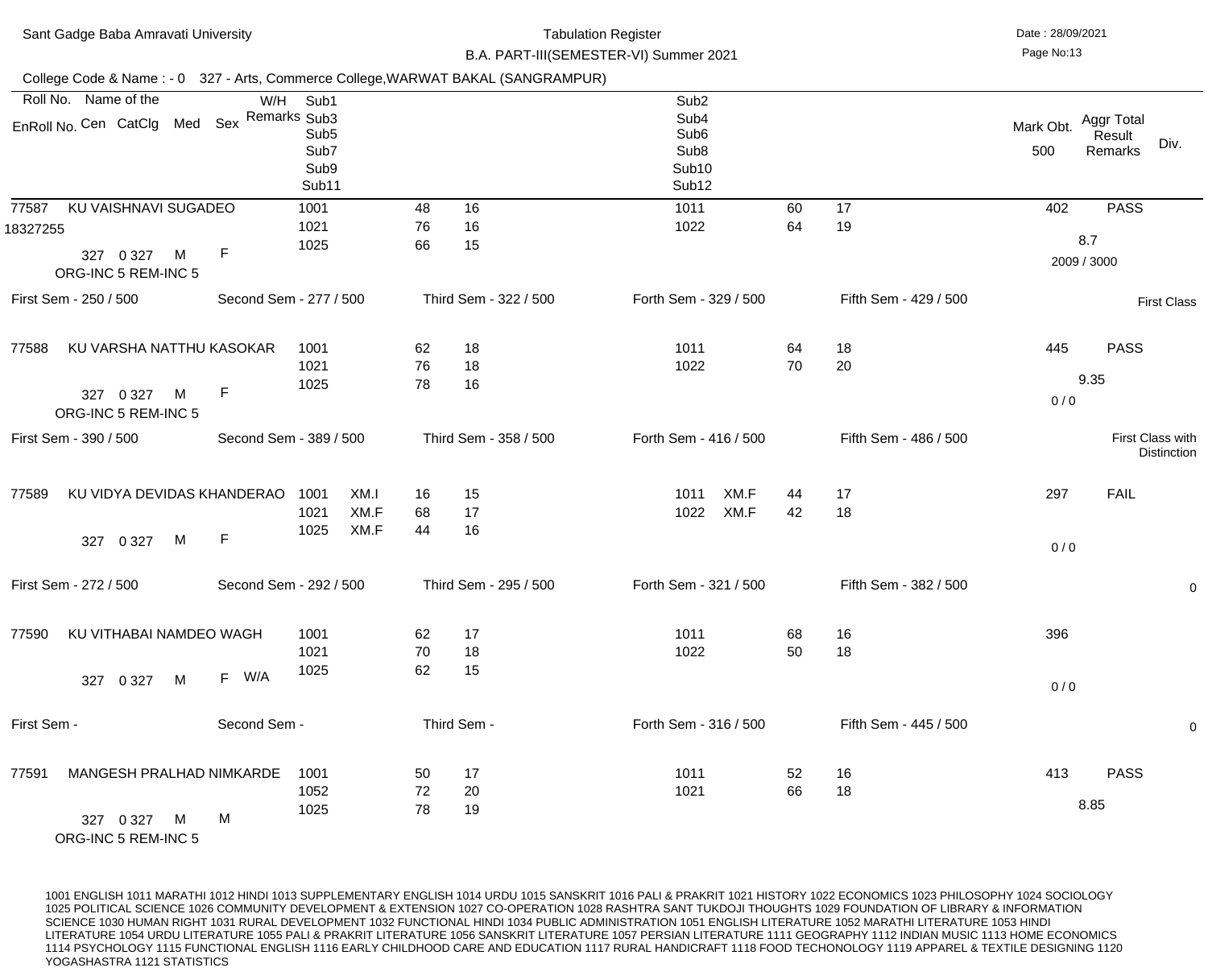| Sant Gadge Baba Amravati University |                                                           |   |                        |                                                          | <b>Tabulation Register</b><br>B.A. PART-III(SEMESTER-VI) Summer 2021 |                |                                                                                  |                                                                                                            |              |                |                       | Date: 28/09/2021<br>Page No:14 |                                 |                                        |  |
|-------------------------------------|-----------------------------------------------------------|---|------------------------|----------------------------------------------------------|----------------------------------------------------------------------|----------------|----------------------------------------------------------------------------------|------------------------------------------------------------------------------------------------------------|--------------|----------------|-----------------------|--------------------------------|---------------------------------|----------------------------------------|--|
|                                     |                                                           |   |                        |                                                          |                                                                      |                | College Code & Name: - 0 327 - Arts, Commerce College, WARWAT BAKAL (SANGRAMPUR) |                                                                                                            |              |                |                       |                                |                                 |                                        |  |
| Roll No.                            | Name of the<br>EnRoll No. Cen CatClg Med Sex Remarks Sub3 |   |                        | W/H<br>Sub1<br>Sub <sub>5</sub><br>Sub7<br>Sub9<br>Sub11 |                                                                      |                |                                                                                  | Sub <sub>2</sub><br>Sub4<br>Sub <sub>6</sub><br>Sub <sub>8</sub><br>Sub <sub>10</sub><br>Sub <sub>12</sub> |              |                |                       | Mark Obt.<br>500<br>0/0        | Aggr Total<br>Result<br>Remarks | Div.                                   |  |
|                                     | First Sem - 321 / 500                                     |   | Second Sem - 335 / 500 |                                                          |                                                                      |                | Third Sem - 313 / 500                                                            | Forth Sem - 389 / 500                                                                                      |              |                | Fifth Sem - 466 / 500 |                                |                                 | First Class with<br><b>Distinction</b> |  |
| 77592                               | NIKITA SHANKAR MOLKAR<br>0 3 2 7<br>327                   | M | $\mathsf F$            | 1001<br>1021<br>1025                                     | XM.I<br>XM.I<br>XM.F                                                 | 28<br>12<br>38 | 14<br>17<br>18                                                                   | 1011<br>1022                                                                                               | XM.F<br>XM.I | 38<br>26       | 17<br>17              | 225                            | <b>FAIL</b>                     |                                        |  |
|                                     |                                                           |   |                        |                                                          |                                                                      |                |                                                                                  |                                                                                                            |              |                |                       |                                | 1076 / 2100                     |                                        |  |
| First Sem -                         |                                                           |   | Second Sem - 306 / 500 |                                                          |                                                                      |                | Third Sem - 301 / 500                                                            | Forth Sem - 269 / 500                                                                                      |              |                | Fifth Sem -           |                                |                                 | $\mathbf 0$                            |  |
| 77593                               | PAVAN ARUN YENKAR                                         |   |                        | 1001<br>1021                                             |                                                                      | 58<br>70       | 14<br>17                                                                         | 1011<br>1022                                                                                               |              | 70<br>64       | 18<br>16              | 424                            |                                 |                                        |  |
|                                     | 0 3 2 7<br>327                                            | M | W/A<br>M               | 1025                                                     |                                                                      | 78             | 19                                                                               |                                                                                                            |              |                |                       |                                | 1141 / 2100                     |                                        |  |
|                                     | First Sem - 270 / 500                                     |   | Second Sem -           |                                                          |                                                                      |                | Third Sem -                                                                      | Forth Sem - 254 / 500                                                                                      |              |                | Fifth Sem - 412 / 500 |                                |                                 | $\mathbf 0$                            |  |
| 77594                               | PRAJAKTA DINESH GALKAR                                    |   |                        | 1001<br>1021                                             |                                                                      | 32<br>68       | 14<br>17                                                                         | 1011<br>1022                                                                                               |              | 36<br>34       | 17<br>17              | 305                            |                                 |                                        |  |
|                                     | 327 0 327                                                 | M | F W/A                  | 1025                                                     |                                                                      | 52             | 18                                                                               |                                                                                                            |              |                |                       |                                | 1317 / 2500                     |                                        |  |
|                                     | First Sem - 242 / 500                                     |   | Second Sem - 320 / 500 |                                                          |                                                                      |                | Third Sem -                                                                      | Forth Sem - 284 / 500                                                                                      |              |                | Fifth Sem - 397 / 500 |                                |                                 | $\mathbf 0$                            |  |
| 77595                               | <b>PUJA VILAS IGHOKAR</b><br>ASHA                         |   |                        | 1001<br>1021<br>1025                                     |                                                                      | 40<br>52<br>42 | 16<br>16<br>18                                                                   | 1011<br>1022                                                                                               |              | 46<br>30 *2 17 | 16                    | 295                            |                                 |                                        |  |
|                                     | 0 3 2 7<br>327                                            | M | W/G<br>F               |                                                          |                                                                      |                |                                                                                  |                                                                                                            |              |                |                       |                                | 578 / 1000                      |                                        |  |
| First Sem -                         |                                                           |   | Second Sem -           |                                                          |                                                                      |                | Third Sem - 293 / 500                                                            | Forth Sem -                                                                                                |              |                | Fifth Sem - 285 / 500 |                                |                                 | 0                                      |  |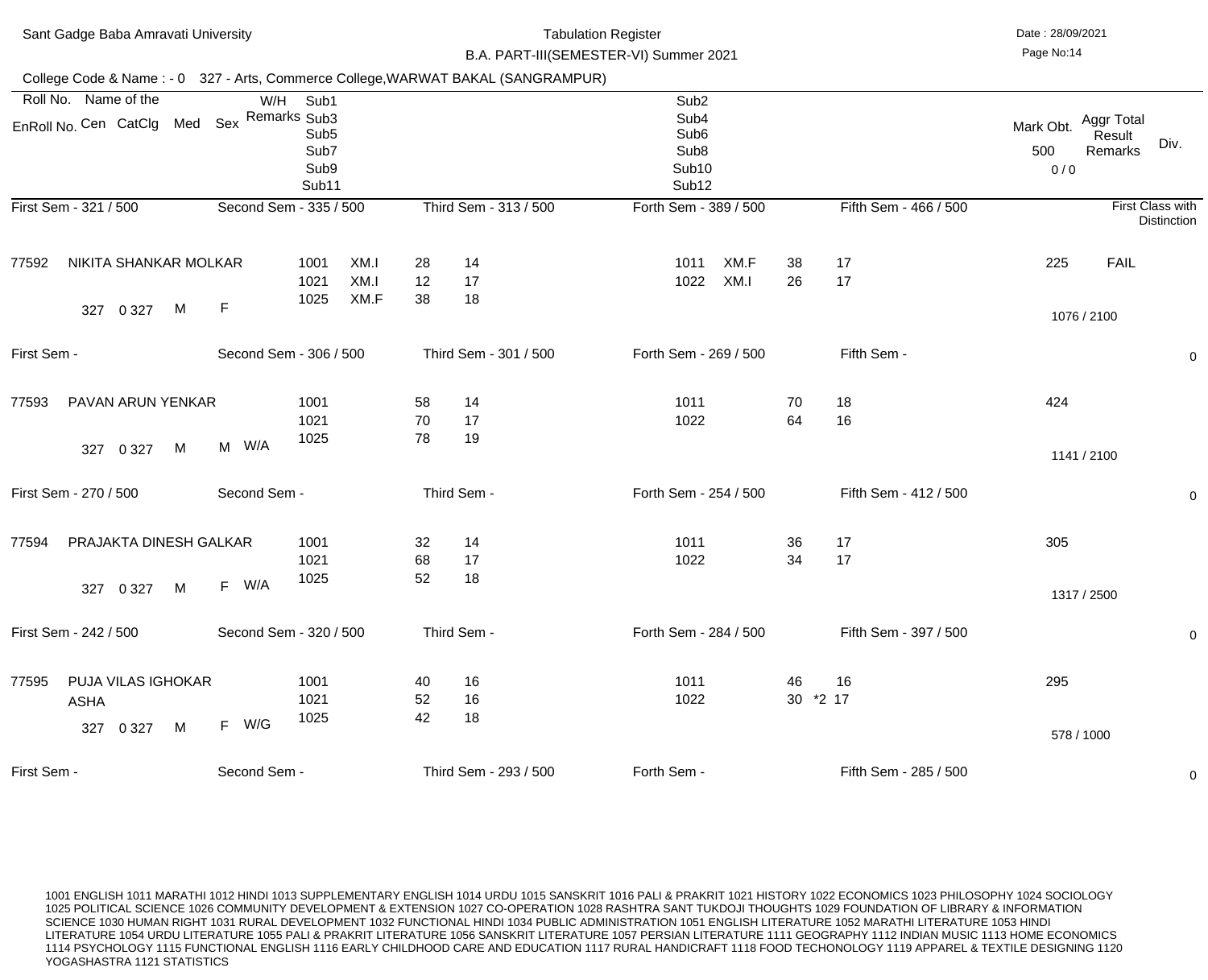| Sant Gadge Baba Amravati University                                              |                                     |                                           |                | <b>Tabulation Register</b><br>B.A. PART-III(SEMESTER-VI) Summer 2021 | Date: 28/09/2021<br>Page No:15                                                                             |          |                       |                                                             |
|----------------------------------------------------------------------------------|-------------------------------------|-------------------------------------------|----------------|----------------------------------------------------------------------|------------------------------------------------------------------------------------------------------------|----------|-----------------------|-------------------------------------------------------------|
| College Code & Name: - 0 327 - Arts, Commerce College, WARWAT BAKAL (SANGRAMPUR) |                                     |                                           |                |                                                                      |                                                                                                            |          |                       |                                                             |
| Roll No. Name of the<br>EnRoll No. Cen CatClg Med Sex Remarks Sub3               | W/H Sub1                            | Sub <sub>5</sub><br>Sub7<br>Sub9<br>Sub11 |                |                                                                      | Sub <sub>2</sub><br>Sub4<br>Sub <sub>6</sub><br>Sub <sub>8</sub><br>Sub <sub>10</sub><br>Sub <sub>12</sub> |          |                       | Aggr Total<br>Mark Obt.<br>Result<br>Div.<br>500<br>Remarks |
| 77596<br>RAMESHWAR KASHINATH<br>M<br>0 3 2 7<br>327                              | 1001<br>1021<br>1025<br>M           |                                           | 62<br>78<br>80 | 17<br>16<br>18                                                       | 1011<br>1022                                                                                               | 70<br>56 | 17<br>19              | 433<br><b>PASS</b><br>9.1<br>2023 / 3000                    |
| First Sem - 268 / 500                                                            | Second Sem - 271 / 500              |                                           |                | Third Sem - 253 / 500                                                | Forth Sem - 321 / 500                                                                                      |          | Fifth Sem - 477 / 500 | <b>First Class</b>                                          |
| RUPALI PURUSHOTTAM BHOPLE 1001<br>77597<br>M<br>0 3 2 7<br>327                   | 1021<br>1025<br>$\mathsf F$         |                                           | 44<br>58<br>64 | 16<br>17<br>17                                                       | 1011<br>1022                                                                                               | 58<br>52 | 18<br>20              | 364<br><b>PASS</b><br>8.05<br>0/0                           |
| First Sem - /                                                                    | Second Sem - /                      |                                           |                | Third Sem - 209 / 500                                                | Forth Sem - 301 / 500                                                                                      |          | Fifth Sem - 418 / 500 | <b>First Class</b>                                          |
| SAVITA SANJAY NANDANE<br>77598<br>327 0 327 M F                                  | 1001<br>1021<br>1025                |                                           | 48<br>76<br>80 | 14<br>17<br>17                                                       | 1011<br>1022                                                                                               | 78<br>70 | 17<br>08              | 425<br><b>PASS</b><br>8.85<br>1942 / 3000                   |
| First Sem - 248 / 500                                                            | Second Sem - 259 / 500              |                                           |                | Third Sem - 289 / 500                                                | Forth Sem - 306 / 500                                                                                      |          | Fifth Sem - 415 / 500 | <b>First Class</b>                                          |
| <b>SAYLI SANJAY DOSE</b><br>77599<br>M<br>327 0 327                              | 1001<br>1052<br>1022<br>$\mathsf F$ |                                           | 66<br>36<br>72 | 16<br>19<br>16                                                       | 1011<br>1021                                                                                               | 72<br>70 | 18<br>16              | 401<br><b>PASS</b><br>8.65<br>1257 / 2100                   |
| First Sem - 266 / 500                                                            | Second Sem - 275 / 500              |                                           |                | Third Sem - 303 / 500                                                | Forth Sem - 296 / 500                                                                                      |          | Fifth Sem - 362 / 500 | <b>Higher Second Class</b>                                  |
| SHITAL BHAGAVAN PAWAR<br>77600<br><b>SHOBHA</b><br>327 0 327<br>M                | 1001<br>1021<br>1025<br>F           | XM.I<br>XM.I<br>XM.F                      | 18<br>30<br>34 | 14<br>16<br>17                                                       | XM.I<br>1011<br>XM.I<br>1022                                                                               | AA<br>28 | 17<br>17              | 191                                                         |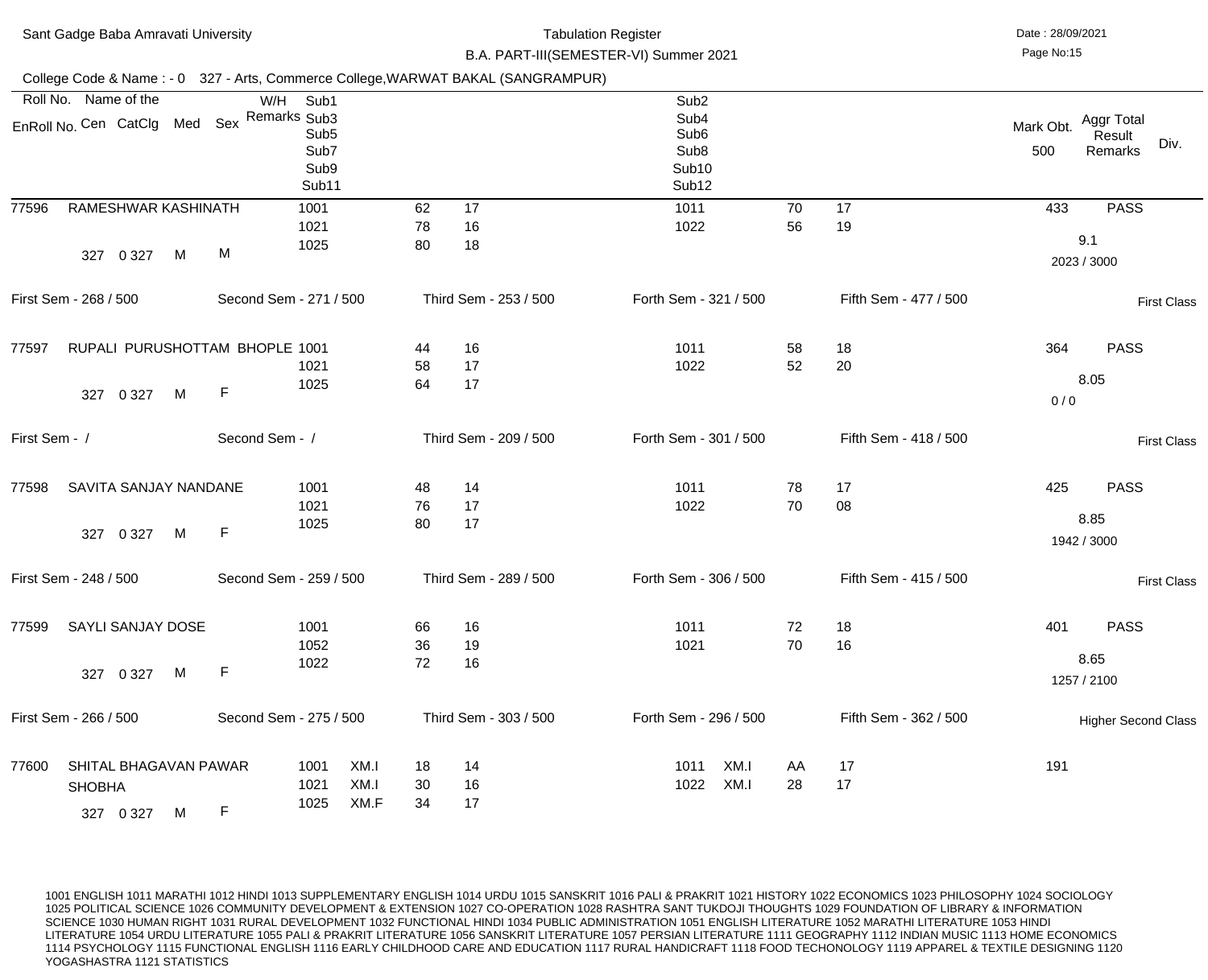| Sant Gadge Baba Amravati University                                                             |              |                                                   |                | <b>Tabulation Register</b><br>B.A. PART-III(SEMESTER-VI) Summer 2021 | Date: 28/09/2021<br>Page No:16                                                                                         |          |                       |                                |                                         |
|-------------------------------------------------------------------------------------------------|--------------|---------------------------------------------------|----------------|----------------------------------------------------------------------|------------------------------------------------------------------------------------------------------------------------|----------|-----------------------|--------------------------------|-----------------------------------------|
| College Code & Name: - 0 327 - Arts, Commerce College, WARWAT BAKAL (SANGRAMPUR)                |              |                                                   |                |                                                                      |                                                                                                                        |          |                       |                                |                                         |
| Roll No. Name of the<br>EnRoll No. Cen CatClg Med Sex Remarks Sub3                              | W/H          | Sub1<br>Sub <sub>5</sub><br>Sub7<br>Sub9<br>Sub11 |                |                                                                      | Sub <sub>2</sub><br>Sub <sub>4</sub><br>Sub <sub>6</sub><br>Sub <sub>8</sub><br>Sub <sub>10</sub><br>Sub <sub>12</sub> |          |                       | Mark Obt.<br>500<br>789 / 1450 | Aggr Total<br>Result<br>Div.<br>Remarks |
| First Sem -                                                                                     | Second Sem - |                                                   |                | Third Sem -                                                          | Forth Sem -                                                                                                            |          | Fifth Sem - 268 / 500 |                                | 0                                       |
| <b>SHRAVAN ASHOK FUTWAIK</b><br>77601<br>17327156 USHA<br>M<br>327 0 327<br>ORG-INC 5 REM-INC 5 | M W/G        | 1001<br>1021<br>1025                              | 56<br>74<br>72 | 17<br>18<br>16                                                       | 1011<br>1022                                                                                                           | 70<br>62 | 17<br>18              | 425<br>0/0                     |                                         |
| First Sem - /                                                                                   |              | Second Sem - 242 / 500                            |                | Third Sem - 243 / 500                                                | Forth Sem - 277 / 500                                                                                                  |          | Fifth Sem - 434 / 500 |                                | <b>First Class</b>                      |
| <b>SHUBHAM RAMKRUSHNA</b><br>77602<br>M<br>0 3 2 7<br>327                                       | M            | 1001<br>1021<br>1025                              | 50<br>72<br>80 | 16<br>17<br>16                                                       | 1011<br>1022                                                                                                           | 74<br>54 | 16<br>18              | 413<br>8.9<br>1957 / 3000      | <b>PASS</b>                             |
| First Sem - 235 / 500                                                                           |              | Second Sem - 260 / 500                            |                | Third Sem - 302 / 500                                                | Forth Sem - 277 / 500                                                                                                  |          | Fifth Sem - 470 / 500 |                                | <b>First Class</b>                      |
| 77603<br><b>SUNIL HARIDAS SURATNE</b><br>17327119 HARIDAS<br>M<br>327 0 327                     | M W/G        | 1001<br>1021<br>1025                              | 50<br>76<br>70 | 17<br>17<br>15                                                       | 1011<br>1022                                                                                                           | 66<br>58 | 17<br>17              | 403<br>1300 / 2500             |                                         |
| First Sem - 237 / 500                                                                           |              | Second Sem - 210 / 500                            |                | Third Sem - 267 / 500                                                | Forth Sem - 339 / 500                                                                                                  |          | Fifth Sem - 406 / 500 |                                | <b>First Class</b>                      |
| SUNIL MAHADEO HIWRALE<br>77604<br>M<br>327 0 327<br>ORG-INC 5 REM-INC 5                         | M            | 1001<br>1052<br>1025                              | 50<br>80<br>78 | 14<br>19<br>18                                                       | 1011<br>1021                                                                                                           | 68<br>68 | 18<br>17              | 435<br>9.1<br>0/0              | <b>PASS</b>                             |
| First Sem - 250 / 500                                                                           |              | Second Sem - 274 / 500                            |                | Third Sem - 265 / 500                                                | Forth Sem - 324 / 500                                                                                                  |          | Fifth Sem - 454 / 500 |                                | <b>First Class</b>                      |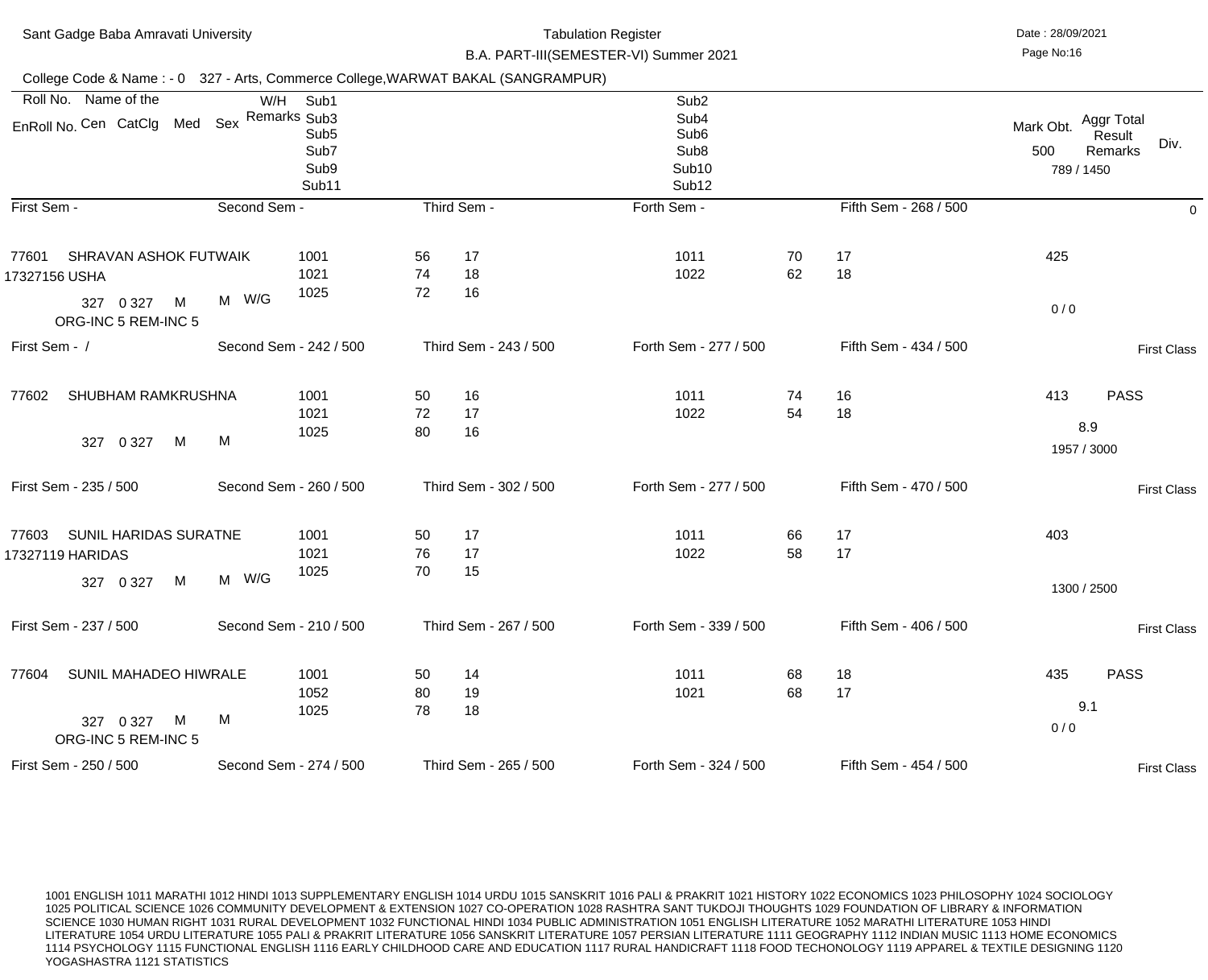| Sant Gadge Baba Amravati University |                               |         |   |                                            |                                                                                  |                | Date: 28/09/2021<br>Page No:17 |                                                                                        |          |                       |                  |                                         |
|-------------------------------------|-------------------------------|---------|---|--------------------------------------------|----------------------------------------------------------------------------------|----------------|--------------------------------|----------------------------------------------------------------------------------------|----------|-----------------------|------------------|-----------------------------------------|
|                                     |                               |         |   |                                            | College Code & Name: - 0 327 - Arts, Commerce College, WARWAT BAKAL (SANGRAMPUR) |                |                                | B.A. PART-III(SEMESTER-VI) Summer 2021                                                 |          |                       |                  |                                         |
|                                     | Roll No. Name of the          |         |   | W/H                                        | Sub1                                                                             |                |                                | Sub <sub>2</sub>                                                                       |          |                       |                  |                                         |
|                                     |                               |         |   | EnRoll No. Cen CatClg Med Sex Remarks Sub3 | Sub <sub>5</sub><br>Sub7<br>Sub9<br>Sub11                                        |                |                                | Sub4<br>Sub <sub>6</sub><br>Sub <sub>8</sub><br>Sub <sub>10</sub><br>Sub <sub>12</sub> |          |                       | Mark Obt.<br>500 | Aggr Total<br>Result<br>Div.<br>Remarks |
| 77605                               | SURAJ BALKRUSHAN LONKAR       |         |   |                                            | 1001                                                                             | 62             | 14                             | 1011                                                                                   | 68       | 16                    | 422              | <b>PASS</b>                             |
|                                     | 327                           | 0 3 2 7 | M | M                                          | 1021<br>1025                                                                     | 78<br>76       | 16<br>19                       | 1022                                                                                   | 56       | 17                    |                  | 9<br>2070 / 3000                        |
|                                     | First Sem - 259 / 500         |         |   |                                            | Second Sem - 301 / 500                                                           |                | Third Sem - 280 / 500          | Forth Sem - 339 / 500                                                                  |          | Fifth Sem - 469 / 500 |                  | <b>First Class</b>                      |
| 77606                               | VAIBHAV DASHARATH JADHAV      |         |   |                                            | 1001<br>1021                                                                     | 64<br>64       | 17<br>16                       | 1011<br>1022                                                                           | 56<br>52 | 17<br>18              | 393              | <b>PASS</b>                             |
|                                     | 327                           | 0 3 2 7 | M | M                                          | 1025                                                                             | 72             | 17                             |                                                                                        |          |                       | 0/0              | 8.75                                    |
|                                     | First Sem - 298 / 500         |         |   |                                            | Second Sem - 335 / 500                                                           |                | Third Sem - 313 / 500          | Forth Sem - 354 / 500                                                                  |          | Fifth Sem - 470 / 500 |                  | First Class with<br><b>Distinction</b>  |
| 77607                               | <b>VIKAS NILKNTH BHAGEWAR</b> |         |   |                                            | 1001<br>1021                                                                     | 62<br>68       | 16<br>17                       | 1011<br>1022                                                                           | 70<br>66 | 18<br>16              | 428              | <b>PASS</b>                             |
|                                     | 327 0 327                     |         | M | M                                          | 1025                                                                             | 78             | 17                             |                                                                                        |          |                       | 0/0              | 9.05                                    |
|                                     | First Sem - 262 / 500         |         |   |                                            | Second Sem - 164 / 500                                                           |                | Third Sem - 179 / 500          | Forth Sem - 281 / 500                                                                  |          | Fifth Sem - 454 / 500 |                  | <b>First Class</b>                      |
| 77608                               | VISHNU GAJANAN DANE           |         |   |                                            | 1001<br>1052<br>1025                                                             | 56<br>80<br>78 | 14<br>19<br>18                 | 1011<br>1021                                                                           | 62<br>70 | 17<br>17              | 431              |                                         |
|                                     | 327 0 327                     |         | M | M W/A                                      |                                                                                  |                |                                |                                                                                        |          |                       |                  | 1573 / 2500                             |
|                                     | First Sem - 259 / 500         |         |   | Second Sem -                               |                                                                                  |                | Third Sem -                    | Forth Sem - 332 / 500                                                                  |          | Fifth Sem - 452 / 500 |                  | $\overline{0}$                          |